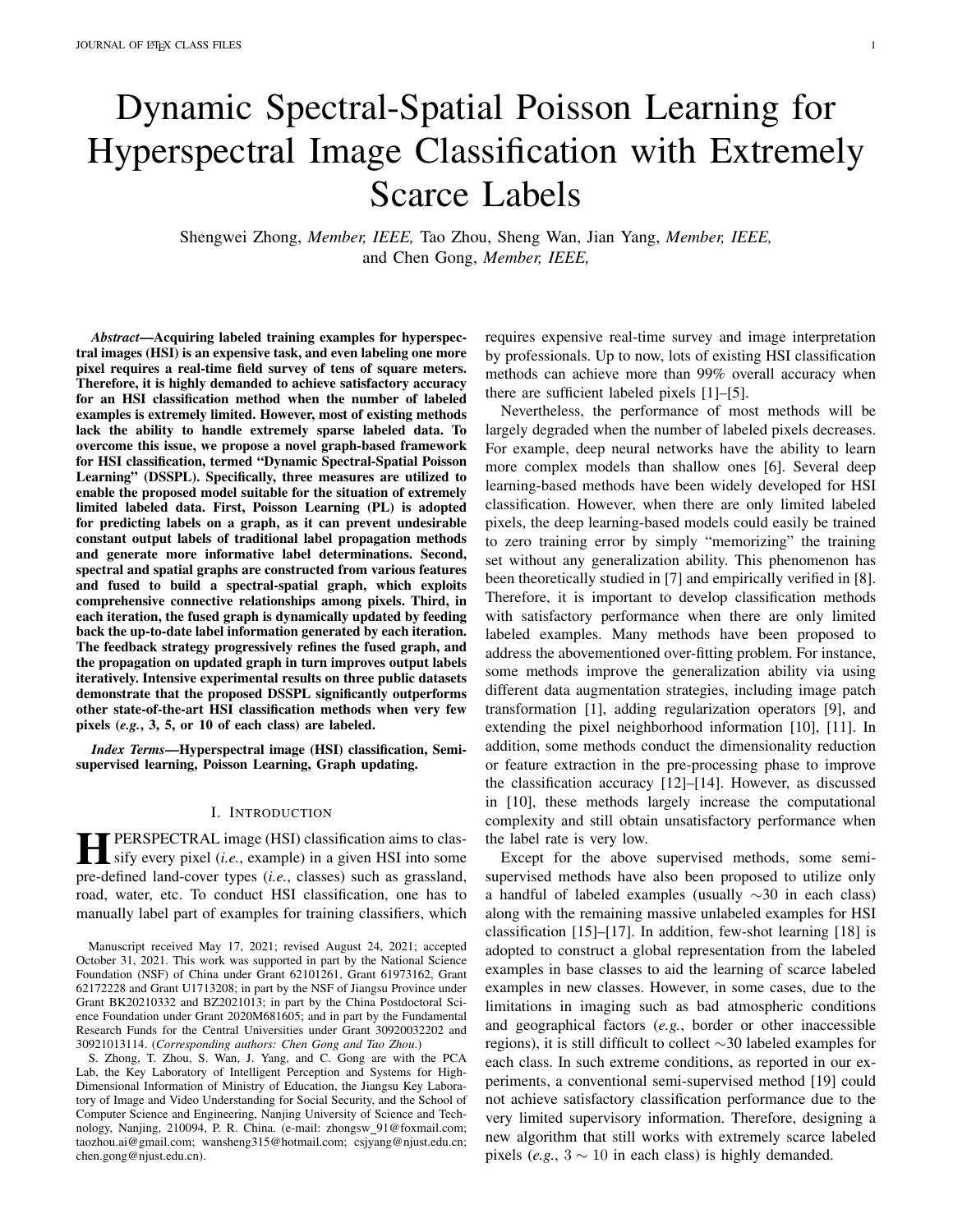Currently, graph-based semi-supervised methods [15]–[17] have widely been applied in solving the issue of small-sized labeled data. Among them, the examples are represented by graph nodes, and the label information is propagated from the labeled nodes to the unlabeled ones via graph edges under the regularization of graph smoothness. However, traditional semi-supervised methods still face two main challenges at extremely low label rates. The first challenge is that traditional propagation algorithms degenerate at an extremely low label rate [20], [21]. The second one is that graph propagation is usually conducted on a single and fixed graph [15], [16]. To solve the above challenges, in this paper we propose a graphbased "Dynamic Spectral-Spatial Poisson Learning" (DSSPL) algorithm. Specifically, DSSPL includes three novel procedures to fully exploit the very limited supervisory information, which are:

- 1) Poisson Learning (PL) [22] is employed for propagating labels on graphs. In the situation of scarce labeled examples, traditional Laplace equation based label propagation methods [15], [17], [19] will produce an almost constant solution, so the "propagation power" of scarce labels is quite limited, leading to nearly constant label values on unlabeled examples with sharp spikes at the labeled examples. To address this issue, PL is utilized as it can remove average label values and center the labels of all examples at zero when conducting label propagation. Therefore, the propagation power is strengthened and unlabeled examples can receive proper label assignments.
- 2) Spectral and spatial graphs are constructed and then fused in the iterative label propagation procedure. Specifically, DSSPL constructs two different graphs according to the spectral and spatial feature similarities of HSI. As a sequel, the global and local connective relationships among pixels can be fully exploited, and then the two graphs are fused according to the label propagation results in each iteration.
- 3) A feedback strategy is proposed by our DSSPL to dynamically update the fused graph according to the label information generated by each iteration. Specifically, due to the extremely limited labeled examples, the similarities between pairwise examples revealed by the initial graph are inaccurate for classifying unlabeled examples. Consequently, DSSPL refines the graph by strengthening the correlation among examples with similar labels in a feedback way, and the updated graph in turn improves the label propagation results. Thus graph refinement and label determinations reinforce each other iteratively and make up for insufficient supervisory information.

In summary, our DSSPL adapts to the small-sized training example problem by employing the PL scheme, fusing the spatial and spectral graphs, and designing a feedback strategy for graph updating.

The remainder of this paper is organized as follows: The related works on HSI classification are briefly reviewed in Section II. Section III describes the details of the proposed DSSPL and explains the key procedures including graph construction, spectral-spatial graph fusion, and dynamic graph updating with feedback. Section IV computes the time complexity of the proposed DSSPL. In Section V, the experimental results of DSSPL are shown when compared with seven representative HSI classification methods on three public HSI datasets. Finally, Section VI concludes the entire paper.

#### II. RELATED WORKS

In this section, we briefly review existing methods for solving the small-sized labeled examples problem in HSI classification, and introduce the typical learning algorithms on graph.

#### *A. Small-Sized Example Problem in HSI Classification*

There are two main groups of methods proposed to handle the situation where only limited training examples are available for HSI classification, namely graph-based and pseudo labeling methods.

Graph-based methods usually follow the semi-supervised paradigm. Camp-Valls *et al.* [23] firstly introduced graphbased semi-supervised learning into HSI classification, which assigns relative importance values to the labeled examples by using a kernel-based graph. To avoid the inference of data noise, researchers constructed sparse graphs [24], [25] to select more discriminative neighbors in the feature space. In addition, graph construction was improved by graph fusion and hypergraph construction methods [26], [27]. For instance, Liao *et al.* [26] proposed a local graph-based fusion method to integrate spectral and spatial graphs, which yields a clear improvement over the prior approaches. Liu *et al.* [27] adopted low-rank representation to represent HSI data and constructed a hypergraph model to effectively capture high-order relationships among examples. However, most of the above methods focus on extracting effective features from HSIs based on fixed graphs, which do not contain a graph updating procedure to further improve HSI classification performance.

Pseudo labeling has also been used for addressing the small-sized labeled data problem. For example, considering the fact that deep learning methods generally require a large number of labeled examples, Wu *et al.* [28] proposed a deep convolutional recurrent neural networks by using the pseudo labels for HSI classification. To extract pseudo labels with high quality, a constrained Dirichlet process mixture model was proposed, and then the network was pre-trained using pseudo labels and fine-tuned on limited labeled examples. Besides, Sellars *et al.* [29] proposed a graph-based learning method with superpixel-based pseudo labeling for HSI classification with a low label rate. The main concept is that the pixels belonging to the same superpixel may share the same labels with a high probability, therefore pseudo labels were decided according to image segmentation results, and graphbased learning was then conducted for final classification. However, inaccurate pseudo labels will cause an accumulation of classification error, and thus the labels should be carefully decided.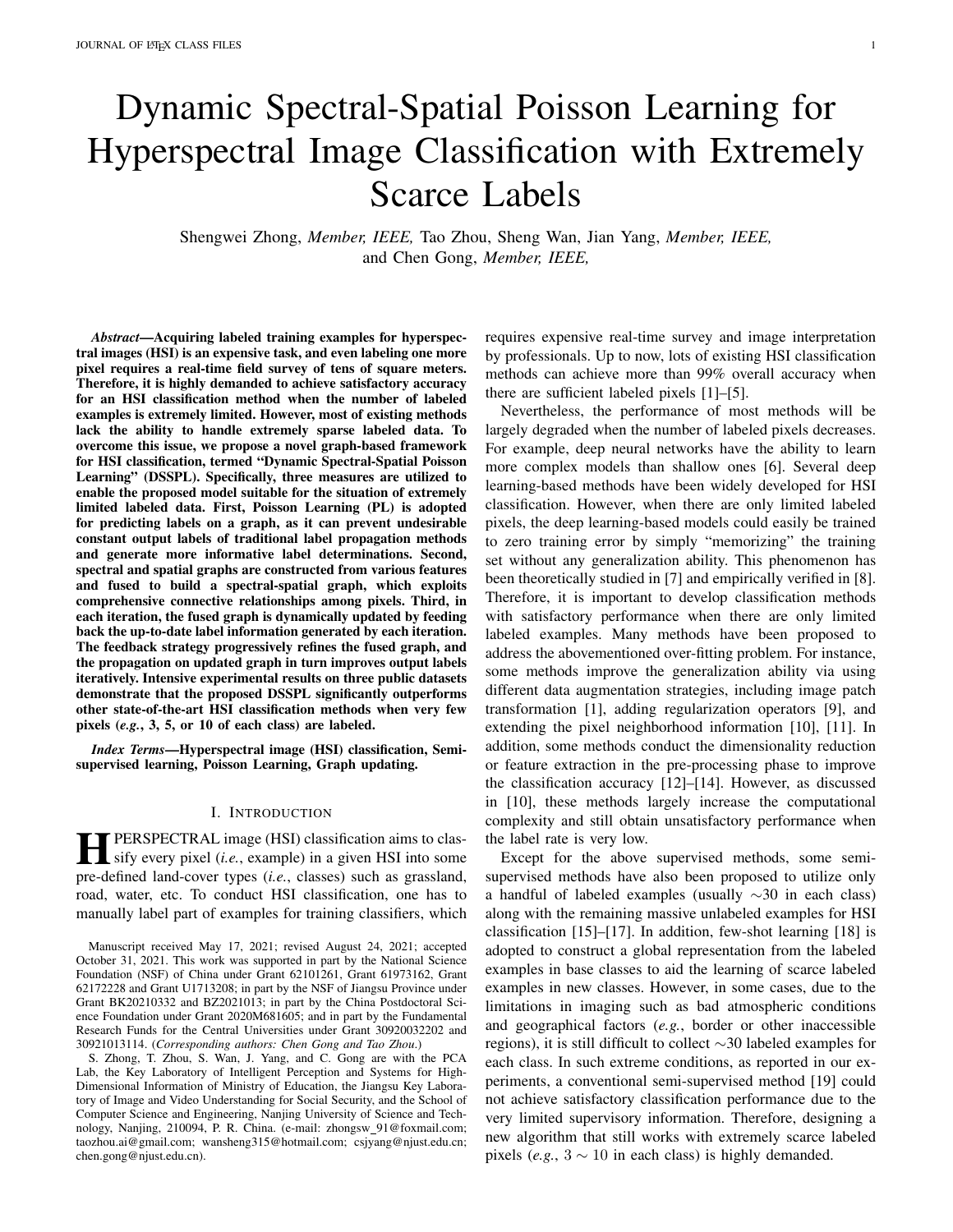

Fig. 1. The framework of our proposed DSSPL. (a) represents superpixels segmented on the original HSI. (b) denotes the construction of spectral and spatial graphs based on three features extracted from superpixels. In the iteration process, (c) and (d) constitute an iterative process, where (c) updates the fused graph by combining spectral and spatial graphs according to the updated labels in a feedback way, and (d) represents the Poisson Learning process for label propagation on the fused graph.

#### *B. Learning on Graphs*

Graph theory has been utilized to solve various machine learning problems, such as classification [30]–[32], clustering [33], and dimension reduction [34]. Due to the ability to represent data manifold and encoding pairwise similarities between examples, graph-based label propagation is a common strategy to solve semi-supervised learning problems. In this case, labels from scarce labeled data are propagated to unlabeled ones over a graph [35].

There are several algorithms proposed for single graph input such as Gaussian Field and Harmonic Functions (GFHF) [19] and Flexible Manifold Embedding (FME) [36]. To handle ambiguous examples, Gong *et al.* [37] introduced a local smoothness term called deformed graph Laplacian, which effectively prevented erroneous label propagation by suppressing the labels of ambiguous examples. A Teaching-to-Learn and Learning-to-Teach label propagation strategy was then proposed in [38], where label propagation was conducted from simple examples to more difficult ones to avoid tackling ambiguous examples in the primary propagation stage. In addition, lots of graph-based neural networks were also proposed for classification on graph nodes. For example, Gori *et al.* [39] first introduced the concept of Graph Neural Network (GNN), which can aggregate the node features in a graph and properly embed the entire graph in a new discriminative space. Bruna *et al.* [40] proposed graph-based analogues of convolutional architectures, called Graph Convolutional Network (GCN), which reduced the number of parameters in GNN without worsening the testing error. Afterwards, a lot of modification methods of GCN were proposed, such as [41]– [43]. In [44], a GCN model is constructed using the multilayer convolutional features extracted by a pre-trained CNN, which can mine the CNN-GCN contextual information from hyperspectral image patches.

Moreover, due to the fact that a single graph cannot handle the data with multiple types of features, several multigraph fusion methods are proposed to handle the multi-view data and improve the classification result. For example, an adaptive multi-modal graph fusion method was proposed by Cai *et al.* [45], which integrates heterogeneous visual features by learning a commonly shared class indicator matrix and graph weights simultaneously. Karasuyama *et al.* [46] proposed a linear combination method of multiple graphs with sparse weights, in which the sparse weights are beneficial for eliminating irrelevant graphs and identify important ones. In [47], [48], curriculum learning was employed for multimodal learning. Specifically, each modality is associated with a "teacher", and all the teachers cooperate with each other to establish an accurate curriculum sequence and improve label propagation quality. These multiple graph-based learning methods have been proved to outperform the learning approaches on a single graph. In our proposed DSSPL, a graph fusion process is implemented from the spectral and spatial graphs for HSI classification, and the fusion guides the label propagation process, forming a unified framework that iteratively refines pixel labels and updates the fused graphs.

# III. THE PROPOSED METHOD

This section provides the details of our proposed DSSPL method. Fig. 1 presents the overall diagram of DSSPL, which consists of four stages. Firstly, the original HSI is oversegmented to a certain amount of compact small regions (Section III-A). Secondly, the spectral graph and spatial graph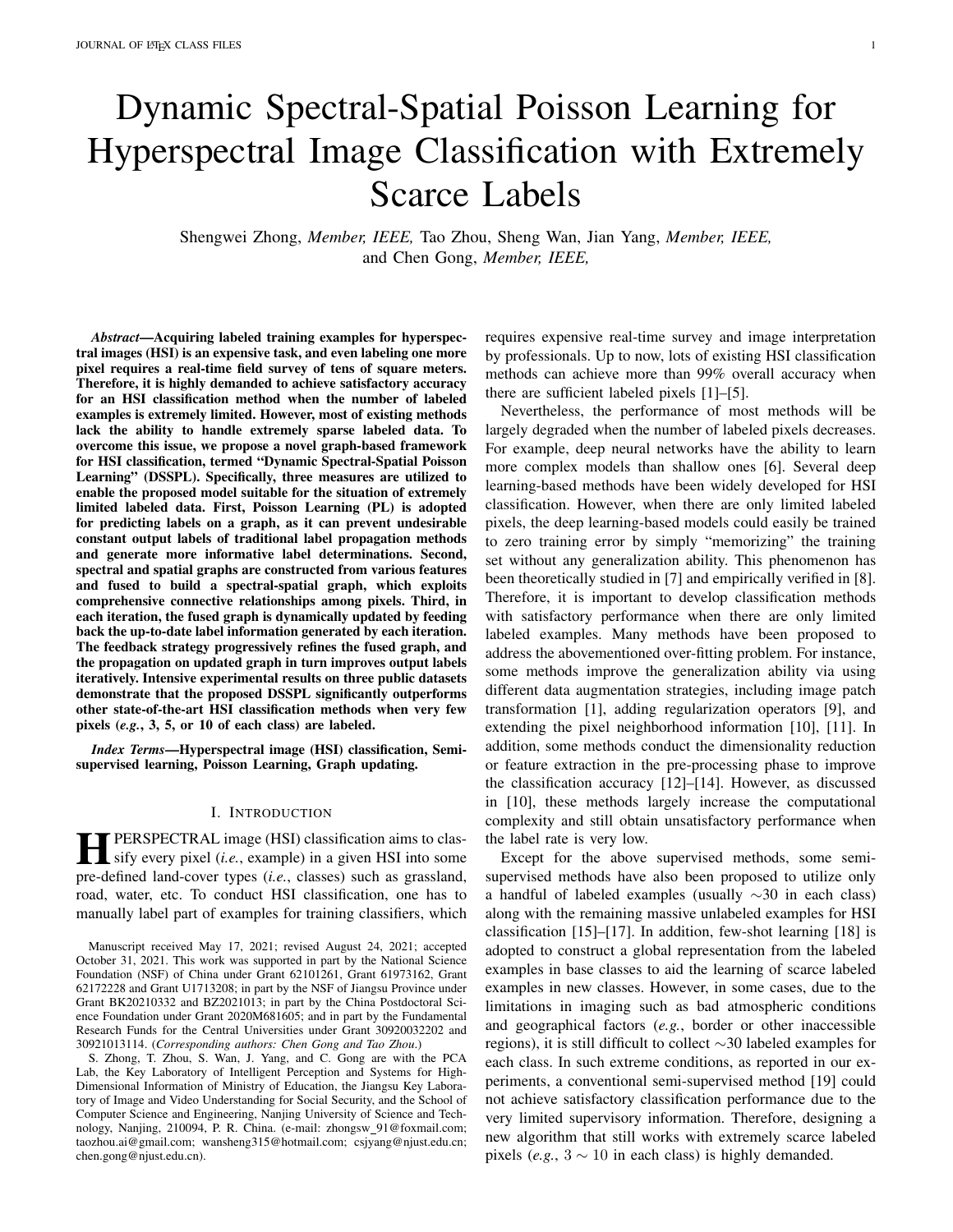are respectively constructed based on different features (Section III-B). Thirdly, PL is exploited for label propagation on a graph with scarce labeled examples (Section III-C). Finally, spectral graph and spatial graph are fused and updated according to a feedback strategy (Section III-D). These two stages of label propagation and graph updating alternate and compose an iterative process, which is the core component of our DSSPL.

# *A. Superpixel Generation*

First of all, a segmentation process is conducted on the original HSI to generate compact image regions (a.k.a. superpixels), in which Simple Linear Iterative Clustering (SLIC) [49] is adopted to produce homogeneous regions containing spatial neighboring pixels with very similar spectral features. SLIC initializes cluster centers by sampling pixels at a regular grid, then repeatedly assigns pixels to the best matching centers and computes new cluster centers. After segmentation, each superpixel is regarded as a graph node, and the features of the superpixels are extracted for graph construction. In this way, the number of graph nodes can be largely reduced, and thus the heavy computational burden is alleviated. It should be noted that if one superpixel contains the most pixels belonging to a certain class, then this class label is assigned to the whole superpixel. In HSI classification, image segmentation has been proved to produce better classification maps than directly using raw HSI data [50], [51].

# *B. Graph Construction*

After superpixel generation on an HSI, N superpixels are obtained which are denoted by  $\{S_i\}_{i=1}^N$ . Each superpixel  $S_i$ contains  $n_i$  pixels. The spectral feature of the *j*-th pixel in  $S_i$ is denoted as  $x_{ij}$ , which is the original spectral reflectance of each pixel in the raw HSI data. The position of the  $j$ -th pixel is denoted as  $p_{ij}$   $(j = 1, 2, \dots, n_i)$ . For each superpixel  $S_i$ , its local spectral feature  $f_j^{spec}$ , spatial location feature  $f_j^{spat}$ , and contextual spectral feature  $f_i^c$  are extracted by deploying the mean of spectral features, mean of pixel locations, and weighted combination of neighbor spectral features [29], [52], which are:  $\beta$ 

$$
\sum_{i=1}^{n} f_{i}^{spec} = \frac{1}{n_{i}} \frac{\chi_{ij}}{j_{j-1}} \chi_{ij};
$$
\n
$$
\sum_{i=1}^{n} f_{i}^{spat} = \frac{1}{n_{i}} \frac{\chi_{ij}}{\chi_{j-1}} \mathbf{p}_{ij};
$$
\n
$$
\sum_{i=1}^{n} f_{i}^{ce} = \frac{1}{s_{i}} \frac{\chi_{ij}}{\chi_{ij}^{spat}(s_{i})} \chi_{ij}^{spat}(s_{i})}
$$
\n(1)

where  $\mathcal{N}^{spat}(S_i)$  denotes the set containing all the adjacent superpixels of  $S_i$ , and  $f_i^{spec}$ ,  $f_i^{spat}$  and  $f_i^c$  are column vectors. The coefficient  $i_j$  is defined according to the distance between the spatial location features of superpixels  $S_i$  and  $S_j$ , which is computed by:

$$
ij = \frac{\exp(-\int_{i}^{spat} - \int_{j}^{spat} \epsilon^{2})}{S_{j} \, 2N^{spat}(S_{i}) \exp(-\int_{i}^{spat} - \int_{j}^{spat} \epsilon^{2})}.
$$
 (2)

Then the complete feature vector  $f_i$  characterizing  $S_i$  is obtained by cascading the above features, namely:

$$
\mathbf{f}_i = [\mathbf{f}_i^{spec}; \mathbf{f}_i^{spat}; \mathbf{f}_i^c] \tag{3}
$$

where " $[\cdot; \cdot; \cdot]$ " denotes the operation of vector concatenation in column. After feature normalization, the similarity between the two superpixels  $S_i$  and  $S_i$  can be expressed as:

$$
w_{ij} = \exp \ -4 \left\| \mathbf{f}_i - \mathbf{f}_j \right\|^2 = d(\mathbf{f}_i; \mathcal{N}_k(S_i))^2 \quad ; \tag{4}
$$

where  $d(f_i; \mathcal{N}_k(S_i))$  is the Euclidean distance between  $f_i$  and the feature vector of the  $k$ -th nearest neighbor of  $S_i$ . It is noteworthy that  $f_j^{spec}$  and  $f_j^{spat}$  are both "inner-superpixel" features, while  $f_i^c$  is an "intra-superpixel" feature. To summarize, the similarity  $W_{ij}$  is measured based on a synthetic evaluation of spectral consistency, spatial distance, and similarity of adjacent superpixels.

Afterwards, two k-Nearest Neighbors (k-NN) graphs are constructed by utilizing the above similarity. Specifically, k-NN can be viewed from the perspective of either spatial distance or spectral distance. These two perspectives respectively induce spectral graph and spatial graph defined as  $\mathcal{G}^{spec} = (\mathcal{V} \times \mathcal{E}^{spec})$  and  $\mathcal{G}^{spat} = (\mathcal{V} \times \mathcal{E}^{spat})$ , where V and  $E$  are the sets of nodes and edges accordingly. It is noted that in our proposed DSSPL,  $G^{spec}$  and  $G^{spat}$  share the same set of nodes, namely  $V = \{S_1; S_2; \dots; S_N\}$ , but  $\mathcal{E}^{spec}$  and  $\mathcal{E}^{spat}$  are different, as they correspond to the spectral and spatial connective relationship among superpixels. The two graphs  $G^{spec}$  and  $G^{spat}$  are represented by the adjacency matrices  $W^{spec}$  and  $W^{spat}$ , respectively, in which the  $(i, j)$ -th elements in them are respectively expressed as:

$$
w_{ij}^{Spec} = \begin{cases} w_{ij} \text{; if } S_i \in \mathcal{N}^{spec}(S_j) \text{ or } S_j \in \mathcal{N}^{spec}(S_i) \\ 0 \text{; otherwise} \end{cases} (5)
$$
  
\n
$$
w_{ij}^{spat} = \begin{cases} w_{ij} \text{; if } S_i \in \mathcal{N}^{spat}(S_j) \text{ or } S_j \in \mathcal{N}^{spat}(S_i) \\ 0 \text{; otherwise} \end{cases} (6)
$$

where spectral neighbor set 
$$
\mathcal{N}^{spec}(S_i)
$$
 contains  $k$  nearest neighbors regarding spectral features. According to [22],  $k$ 

neighbors regarding spectral features. According to [22], k is set to 10 in DSSPL. As shown in Fig. 1, the two graphs  $\mathcal{G}^{spec}$  and  $\mathcal{G}^{spat}$  are dynamically fused according to the learned labels in each iteration. It is worth noting that the iterative process initializes with  $\mathcal{G}^{spat}$  for label propagation.

#### *C. Poisson Learning*

After the initial graph of HSI  $(i.e., S<sup>spat</sup>)$  is acquired, PL is applied to handle the extremely limited labels on the graph. Most of the existing approaches are not specifically designed for the classification on an extremely low label rate, so their performance in this situation largely deteriorates. In contrast, PL explores the degeneration process of label propagation when there are very few labeled examples, and deploys a specific strategy to optimize the classifier. Considering a graph with  $N$  nodes including  $m$  labeled nodes across c classes, let the label matrix dubbed as  $Y^N$  c =  $(y_1; \ldots; y_m; y_{m+1}; \ldots; y_N)^>$ , in which the first m column vectors represent the labels of  $m$  labeled nodes. Besides, in the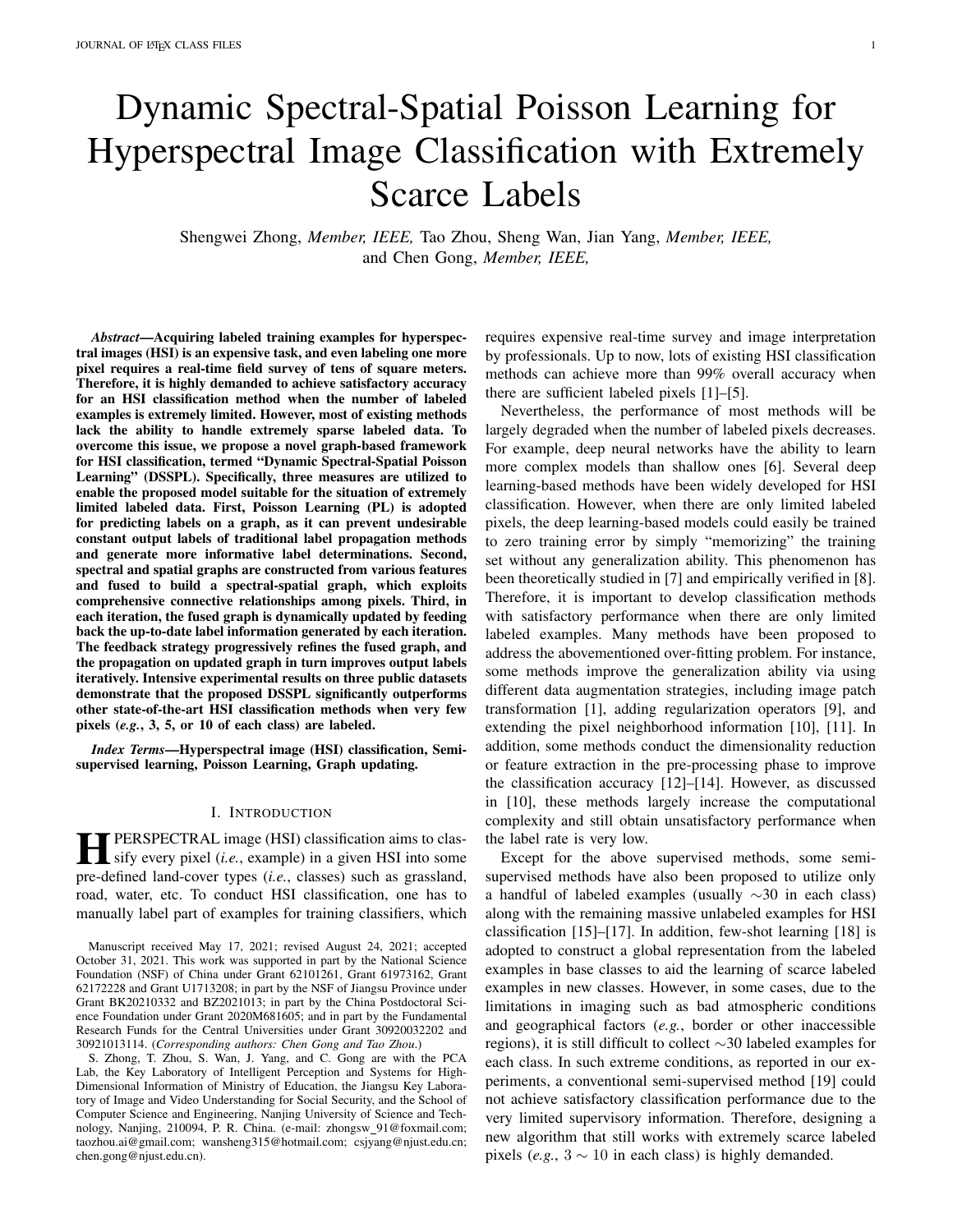initial label matrix  $Y^{(0)}$  for propagation, the  $(i, j)$ -th element is expressed by

$$
(\mathbf{Y}^{(0)})_{ij} = y_{ij} = \begin{cases} 1; \text{ if } 1 \le i \le m \text{ and } S_i \in \text{class } j \\ 0; \text{ otherwise} \end{cases} (7)
$$

In this study, we use a classical label propagation method, namely GFHF [19], to conduct label propagation. Thus, it needs to solve the following problem:

$$
u(S_i) = y_i; i = 1; 2; \dots; m
$$
  
\n
$$
\mathcal{L}(u(S_i)) = 0; i = 1; \dots; N
$$
 (8)

where  $U$  is the mapping function for each graph node, and the unnormalized graph Laplacian operator  $\mathcal L$  is given by

$$
\mathcal{L}(u(S_i)) = \frac{\mathcal{N}}{j=1} w_{ij} (u(S_i) - u(S_j))^2
$$
 (9)

Although the above Laplacian equation-based GFHF has been widely used for semi-supervised learning, its performance dramatically decreases when the label rate is extremely low [20], [21]. The main reasons can be explained from the following two aspects:

1) *Theoretical proof* : Nadler *et al.* [53] presented a theoretical study of Laplacian equation-based label propagation on a high-dimensional graph model. Let the margin density  $p(S)$ be an unknown smooth density on a compact domain  $! \subset \mathbb{R}^d$ and  $d \geq 2$ . For  $N \to \infty$ , there exist continuous functions  $u(S)$  satisfying the constraints in Eq. (8), but  $u(S) \longrightarrow c$  for all  $S_i$ ;  $i = (N - m)$ ; :::; N, in which c is a constant. This theorem implicates that as the number of unlabeled examples increases, the solution of Eq. (8) has the form of an almost everywhere constant function, leading to an inaccurate label propagation.

2) *Random walk interpretation*: A more intuitive way of the issues with Laplacian learning at a low label rate comes from the interpretation of random walk, which also leads to the original concept of Poisson Learning [22]. We release random walkers from labeled nodes and let them explore the graph with the transition probabilities from the  $j$ -th node to  $i$ -th node, which can be expressed as:

$$
\mathbb{P}(X_k^j = S_i | X_{k-1}^j = S_j) = d_j^{-1} w_{ij};
$$
 (10)

where  $d_j$  is the degree of the *j*-th node with  $d_j = \int_{i=1}^{N} W_{ij}$ , and  $X_k^j$  denotes the position of the random walker released from the  $j$ -th labeled node in the  $k$ -th iteration. Each random walker  $\overline{X_k^j}$  carries its label information  $y_j$  when exploring the graph. Then the solution of Eq. (8) could be described by the expectation of the labels  $y_j$  of all the  $X_k^j$  that visit  $S_i$  with  $0 \leq k \leq t$  and  $1 \leq j \leq m$ , which is [54]:

$$
u_t^{\mathcal{L}}(S_i) = \sum_{k=0}^{\chi t} \sum_{j=1}^{\chi n} \mathbf{y}_j \mathbb{P}(\mathbf{X}_k^j = S_i)
$$
 (11)

When there are enough labeled nodes, the random walkers with label information could reach all the nodes in a short time. However, when there are very few labeled nodes, it takes a long time for a few random walkers to traverse every node in the graph. It is also worth noting that if the walking takes much time, the distribution of  $X_k^j$  is very close to an invariant distribution:

$$
\lim_{k \to -j} \mathbb{P}(X_k^j = S_i) = \frac{d_i}{\sum_{i=1}^N d_i}.
$$
 (12)

In this case, the above solution records a blind average of existing labels, which is [22]:

$$
\chi_{j=1}^{\chi_{j}} \mathbf{y}_{j} \mathbb{P}(\mathbf{X}_{k}^{j} = S_{j}) \approx \frac{d_{i}}{\sum_{i=1}^{N} d_{i}} \sum_{j=1}^{\chi_{i}} \mathbf{y}_{j}.
$$
 (13)

This suggests that when the walking time is too large, the solution of Laplace equation does not depend on the structure of a graph but only reflects a blind average of labels. As a result, Laplace equation-based GFHF returns almost identical labels for all unlabeled nodes, which conveys very little useful class information.

To address the above problem, PL is utilized to replace the Laplace equation (as in Eq. (8)) with the following Poisson equation:

$$
\mathcal{L}(u(S_i)) = \frac{\chi^n}{j=1} (\mathbf{y}_j - \mathbf{\bar{y}}) \quad \text{if} \quad i = 1; 2; \ldots; N; \qquad (14)
$$

where  $\int_{i=1}^{n} d_i u(\xi) = 0$ . The average label vector **y** is defined as  $\overline{\mathbf{y}} = \frac{1}{m} \int_{j=1}^{m} \mathbf{y}_j$ , and  $\mathbf{y}_j$  is 1 if and only if  $i = j$ . The Poisson equation is also solved from the view of random walk. Based on Eq. (11), PL proposes to subtract off the tail behavior from  $u_t(S_i)$  to avoid the solution dominated by the average of labels. Meanwhile, PL normalizes  $u_t(S_i)$  by  $d_i$ , which achieves the process by:

$$
u_t(S_i) = \frac{1}{d_i} \frac{\times^t \times^n}{\times_{k=0}} (y_j - \overline{y}) \mathbb{P}(\mathcal{X}_{k}^j = S_i).
$$
 (15)

Considering the transition probability of random walkers, we have

$$
\begin{aligned}\n&\times t & \times r \\
&\quad (y_j - \bar{y}) \mathbb{P}(X_{k+1}^j = S_i) \\
& \times t & \times r \\
& \quad (y_j - \bar{y}) & \quad \frac{w_{ij}}{d_j} \mathbb{P}(X_k^j = S_i) \\
& \quad = \sum_{j=1}^N \frac{w_{ij}}{d_j} u_{\mathcal{T}}(S_j).\n\end{aligned}
$$
\n(16)

Therefore,  $u_{t+1}(S_i)$  can be expressed by  $u_t(S_i)$  as:

$$
u_{t+1}(S_i) = d_i \bigg|_{k=0}^{x+1} \frac{x^{\gamma}}{(y_j - \bar{y}) \mathbb{P}(X_k^j = S_i)}
$$
  
\n
$$
= d_i \bigg|_{j=1}^{x} (y_j - \bar{y})_{ij} + d_i \bigg|_{l=1}^{x} \frac{w_{il}}{d_i} u_t(S_i)
$$
  
\n
$$
= d_i \bigg|_{j=1}^{x} (y_j - \bar{y})_{ij} + u(S_i) - d_i \bigg|_{L(u_t(S_i))}^{2} u_t(S_i)
$$
  
\n
$$
= u_t(S_i) + d_i \bigg|_{j=1}^{x} (y_j - \bar{y})_{ij} - L(u_t(S_i)) + L(u_t(S_i)) + L(u_t(S_i)) + L(u_t(S_i)) + L(u_t(S_i)) + L(u_t(S_i)) + L(u_t(S_i)) + L(u_t(S_i)) + L(u_t(S_i)) + L(u_t(S_i)) + L(u_t(S_i)) + L(u_t(S_i)) + L(u_t(S_i)) + L(u_t(S_i)) + L(u_t(S_i)) + L(u_t(S_i)) + L(u_t(S_i)) + L(u_t(S_i)) + L(u_t(S_i)) + L(u_t(S_i)) + L(u_t(S_i)) + L(u_t(S_i)) + L(u_t(S_i)) + L(u_t(S_i)) + L(u_t(S_i)) + L(u_t(S_i)) + L(u_t(S_i)) + L(u_t(S_i)) + L(u_t(S_i)) + L(u_t(S_i)) + L(u_t(S_i)) + L(u_t(S_i)) + L(u_t(S_i)) + L(u_t(S_i)) + L(u_t(S_i)) + L(u_t(S_i)) + L(u_t(S_i)) + L(u_t(S_i)) + L(u_t(S_i)) + L(u_t(S_i)) + L(u_t(S_i)) + L(u_t(S_i)) + L(u_t(S_i)) + L(u_t(S_i)) + L(u_t(S_i)) + L(u_t(S_i)) + L(u_t(S_i)) + L(u_t(S_i)) + L(u_t(S_i)) + L(u_t(S_i)) + L(u_t(S_i)) + L(u_t(S_i)) + L(u_t(S_i)) + L(u_t(S_i)) + L(u_t(S_i)) + L(u_t(S_i)) + L(u_t(S_i)) + L(u_t(S_i)) + L(u_t(S_i)) + L(u_t(S_i)) + L(u_t(S_i)) + L(u_t(S_i)) + L(u_t(S_i)) + L(u_t(S_i)) + L(u_t(S_i)) + L(u_t(S_i)) + L(u_t(S_i)) + L(u_t(S_i)) + L(u_t(S_i)) + L(u_t(S_i)) + L(u_t(S_i)) + L(u_t(S_i)) + L(u_t(S_i)) + L(u_t(S_i)) + L(u_t(S_i
$$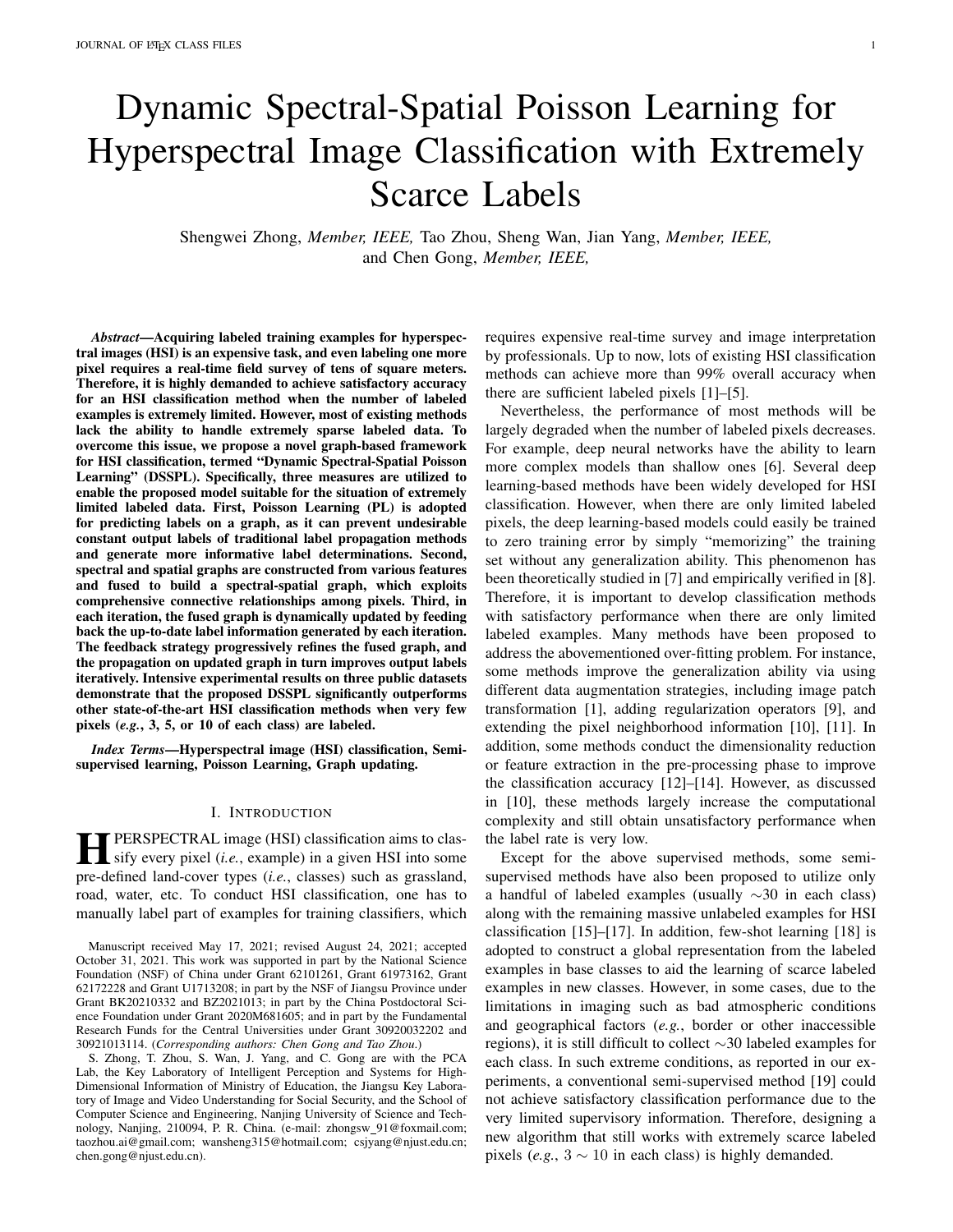It has been proved in [22] that when  $t \to \infty$ , we have  $u_t \to$  $U$  with  $U$  being the unique solution of the Poisson equation in Eq. (14). From Eq. (15) we can see that the solution of Poisson equation only records the short-time behavior of the random walkers, avoiding the interference of the shift bias caused by the long walking time. According to Eq. (17), the PL problem can be solved via an iterative process as:

$$
Y^{(t+1)} = Y^{(t)} + D^{-1}(B^{>} - (D - W)Y^{(t)}); \qquad (18)
$$

where  $B = [Y - 1^{N-1}\bar{y}^>]$ ;  $0^{C}$   $(N - m)$ ], and D is a diagonal degree matrix with  $D_{ij} = d_i$ .

# *D. Graph Updating via a Feedback Strategy*

The PL algorithm improves the performance of label propagation when there are only a few labeled examples available. However, PL only works on a fixed pre-established graph, which may not be accurate when the supervisory information is very limited. To alleviate the issue, we introduce a graph updating operation to timely extract and strengthen the supervisory information during the iteration process. In Section III-B,  $G^{spec}$ , and  $G^{spat}$  have been constructed, which record the spectral and spatial connection relationship among nodes. As introduced in Section III-B,  $G^{spec}$  and  $G^{spat}$  are both sparse graphs, which record the nearest neighbors of graph nodes in terms of spectral feature and spatial location. To synthetically capture the graph structure, a multi-graph fusion method is proposed. In the fusion strategy, the label propagation is modeled by multivariate Gaussian, and the individual graph distribution is modeled by using the Ising model [55]. Thus, the fusion parameter is estimated by maximizing the posterior probability of multi-graph under the condition of labels by Bayesian theory. The fused graph is denoted as  $\mathcal{G}^{SS} = (\mathcal{V} / \mathcal{E}^{SS})$  with the spectral-spatial adjacency matrix W<sup>ss</sup>. Moreover, the up-to-date labels are fed back to refine the graph for emphasizing the connection between nodes with similar label vectors. The details are explained as follows.

Firstly, the fusion of graphs is based on the assumption that the spectral-spatial adjacency matrix  $W^{ss}$  can be obtained by a linear combination of  $W^{spec}$  and  $W^{spat}$  [56], namely:

$$
\mathbf{W}^{ss} = (1 - )\mathbf{W}^{spec} + \mathbf{W}^{spat}.
$$
 (19)

where is a trade-off coefficient, and it is critical to decide the proper value of . Analogously, L<sup>ss</sup> is a linear combination of Laplacian matrices  $L^{spec}$  and  $L^{spat}$  as:

$$
\mathsf{L}^{ss} = (1 - \mathsf{L}^{\text{spec}} + \mathsf{L}^{\text{spat}}) \tag{20}
$$

According to [19], the propagation of label vector  $\hat{y_i}$  =  $(y_{1i}, y_{2i}; \ldots; y_{Ni})^>$  with  $i = 1; \ldots; c$  on each graph can be regarded as a Gaussian process, in which the covariance matrix equals to the corresponding Laplacian matrix. Based on our assumption that the adjacency matrix of fused graph is a linear combination of adjacency matrices of all individual graphs, the likelihood probability  $p(Y|W^{ss})$  can be written as

$$
p(\mathbf{Y}|\mathbf{W}^{SS}) \propto \exp \left(-\frac{1}{2}\sum_{i=1}^{\infty} \hat{\mathbf{y}}_i^>(\mathbf{L}^{SS} + \mathbf{I} = l^2)\hat{\mathbf{y}}_i\right)
$$
 (21)

where  $\mathsf{L}^{ss} + \mathsf{I} = l^2$  is the regularized Laplacian matrix with l being the regularization parameter, and I is an identity matrix. According to the classical Ising model [57], the prior probability of  $W^{ss}$  can then be expressed as:

$$
p(\mathbf{W}^{ss}) \propto \exp \frac{\propto}{(i:j)2E^{ss}} w_{ij}^{ss} \mathbf{y}_i^{\geq} \mathbf{y}_j^{\geq} \tag{22}
$$

where  $W_{ij}^{SS}$  is the  $(i, j)$ -th element of  $W^{SS}$ . To construct the model of graph fusion under the condition of specific labels, the posterior probability of  $W^{ss}$  can be computed according to the Bayesian theory as

$$
p(\mathbf{W}^{ss}|\mathbf{Y}) \propto p(\mathbf{W}^{ss})p(\mathbf{Y}|\mathbf{W}^{ss})
$$
  
\n
$$
\Rightarrow p(\mathbf{W}^{ss}_{\bigcirc}|\mathbf{Y}) \propto 1
$$
  
\n
$$
\times \qquad \qquad \times \qquad \qquad \mathbf{W}^{ss}_{ij}\mathbf{y}_{j} \mathbf{y}_{j} - \frac{1}{2} \sum_{i=1}^{K} \hat{\mathbf{y}}_{i}^{>} (\mathbf{L}^{ss} + \mathbf{I} = k^{2})\hat{\mathbf{y}}_{i} A
$$
  
\n
$$
\qquad (i,j) \, 2E^{ss}
$$
\n(23)

In each iteration, given the predicted label matrix  $Y$ , the optimal fused graph is supposed to show the highest posterior possibility in describing the labels. Consequently, the optimal can be obtained by solving the following problem:

$$
= \arg \max p(\mathbf{W}^{ss}|\mathbf{Y}). \tag{24}
$$

Therefore, the parameter varies according to the current propagation result, which leads to a dynamic spectral-spatial description on the investigated HSI with the highest posterior probability  $p(\mathbf{W}^{ss}|\mathbf{Y})$ .

Moreover, the spectral-spatial adjacency matrix  $W^{ss}$  is further improved by fusing the information extracted from the output labels in each iteration [58]. Specifically, the learned label matrix Y contains the information about class labels, and the correlation of these labels  $YY^>$  can be viewed as the similarity between data points in the label space. This correlation is fed back into the input adjacency matrix to emphasize the relationship among the nodes with high similarity, where the feedback process can be expressed as:

$$
\mathsf{W} = \mathsf{W}^{ss}(\mathsf{W}^{ss} + \mathsf{YY}^>) (\mathsf{W}^{ss})^> + 1; \qquad (25)
$$

where is a pre-defined nonnegative coefficient, and I is an identity matrix. Thus, the graph is refined by the output labels in the previous iteration and the refined graph in turn improves label propagation results in the next iteration. The implementation of DSSPL is summarized in Algorithm 1.

#### IV. COMPLEXITY ANALYSIS

In the iteration phase of our DSSPL, Eq. (24) can be solved by the linear programming with the computational complexity of  $\mathcal{O}(N^2)$  [59], where N is the number of graph nodes (*i.e.*, the number of superpixels). The update of the graph W in Eq. (25) can be accelerated using the sparsity of W, and thus the computational complexity is  $\mathcal{O}(kN^2)$  [60], where  $k$  is the number of nearest neighbors in adjacency matrices  $W^{spec}$  and  $W^{spat}$ . For the propagation of labels using PL via Eq. (18), the computational complexity is  $\mathcal{O}(N^2)$  [22]. To summarize, since the proposed DSSPL takes  $T$  iterations, the overall computational complexity is  $O(kT N^2)$ , where  $k \ll N$ and  $T \ll N$ .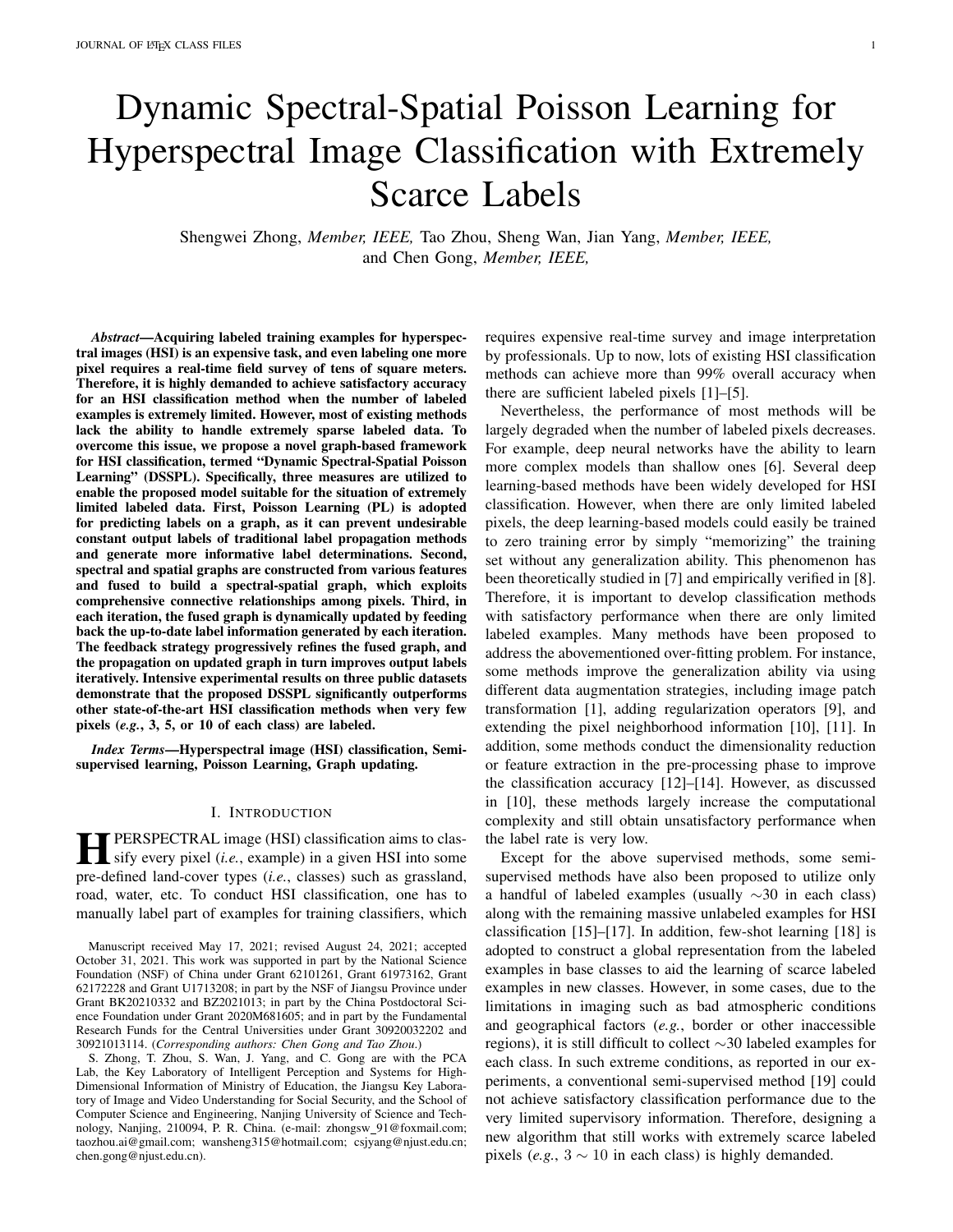# Algorithm 1 The Proposed DSSPL Algorithm

| Input: | Hyperspectral imaget; initial label matrix $Y^{(0)}$ ; |  |
|--------|--------------------------------------------------------|--|
|        | number of superpixelN; number of iterations ;          |  |

- 1: SegmentH into N superpixels  $S_i g_{i=1}^N$  via SLIC;
- 2: Construct the initialk-NN spectral graphW spec and initial k-NN spatial graphW<sup>spat</sup> via Eq. (5) and Eq. (6);
- 3: for  $t = 1$  to  $T$  do
- 4: Decide the value of via Eq. (24);
- 5: Update the fused spectral-spatial grames via Eq. (19);
- 6: UpdateW based on W<sup>ss</sup> and the feedback of posterior label correlation via Eq. (25);
- 7: Update degree matri $\mathbb{D}$ ;
- 8: Propagate labels using PL via Eq. (18);
- 9: Compute binary label vectors  $g_{i=1}^N$ ;
- 10: end for
- Output: Predicted label for each unlabeled pixel.

(a) Salinas scene (b) groundtruth map (c) classes by colors Fig. 3. Salinas dataset with 16 classes.

(a) Indian Pines scene (b) groundtruth map (c) classes by colors

Fig. 2. Indian Pines dataset with 16 classes.

(a) University of Pavia (b) ground-truth map (c) classes by colors scene

3) University of Pavia: This dataset captures the Pavia University of Italy with the ROSIS sensor. It consists of

Fig. 4. University of Pavia dataset with 9 classes.

# V. EXPERIMENTAL RESULTS AND DISCUSSIONS

In this section, we conduct experiments to show the effegor over the Salinas Valley, California, with a spatial resolution tiveness of the proposed model. We rst introduce the datasets 3.7 m per pixel and the spectral resolution of 10 nm. It has for our experiments as well as the experimental settings. Then<sub>size of</sub> 512 217 with 224 bands, consisting of 16 vegetation we provide the experimental results, parameter sensitivity service in the salinary concludes the experimental analysis, and ablation study. 2) Salinas: This dataset was collected by the AVIRIS senand the corresponding groundtruth class labels, respectively.

#### A. Datasets

Three real-world hyperspectral image datasetse, the Indian Pines, Salinas, and University of Pavia, are used with a spectral resolution of 4 nm (12 most noisy channels our experiments. The details of each dataset are provided<sub>w</sub>ase removed before experiments). Fig. 4 (a) shows the scene follows. 610 340 115 pixels with a spatial resolution of 1.3 m and a spectral coverage ranging from 0.43m to 0.86 m of the University of Pavia, and nine classes of interest are

1) Indian Pines: This is a well-known Airborne Visi-considered for this image as shown in Fig. 4 (b) and (c). ble/Infrared Imaging Spectrometer (AVIRIS) image dataset.

Figs. 2 (a)(b)(c) show the image data, the corresponding  $\epsilon$  xperimental Settings groundtruth, and class colors, respectively. The image was groundman, and class colors, respectively. The image wall to evaluate the performance of the proposed DSSPL, three<br>recorded in June 1992 from an area of mixed agriculture and ditional LICL algoei esting mathede, including recorded in edite 1992 Hoff an area of final agriculture of traditional HSI classi-cation methods, including SVM [61],<br>forestry in Northwestern Indiana, USA with the wavelength in FUF 500, and FU-500, are agreeded for aggr the range of 0.4 m to 2.5 m and spatial resolution of 20 m. It has the size of 45 145 pixels with 220 bands, in which began are appeared the proposed DSSPL with a method nds the size of 40 T40 pixels with 220 bands, in which based on spectral-spatial feature extraction, Fusion of<br>20 water absorption bands (bands 104-108 and 150-163, 220) attal Captial (FSS) [63] a linear regression based m were removed. GFHF [19], and PL [22], are employed for comparison. In Spectral-Spatial (FSS) [62], a linear regression-based method,

i.e., Superpixel-guided Training Sample Enlargement Distance

1All datasets are available at http://www.ehu.eus/ccwintco/index.php?title eighted Linear Regression (STSE-DWLR) [63], together HyperspectralRemote Sensing Scenes with a graph-based methode., Superpixel Graph Learning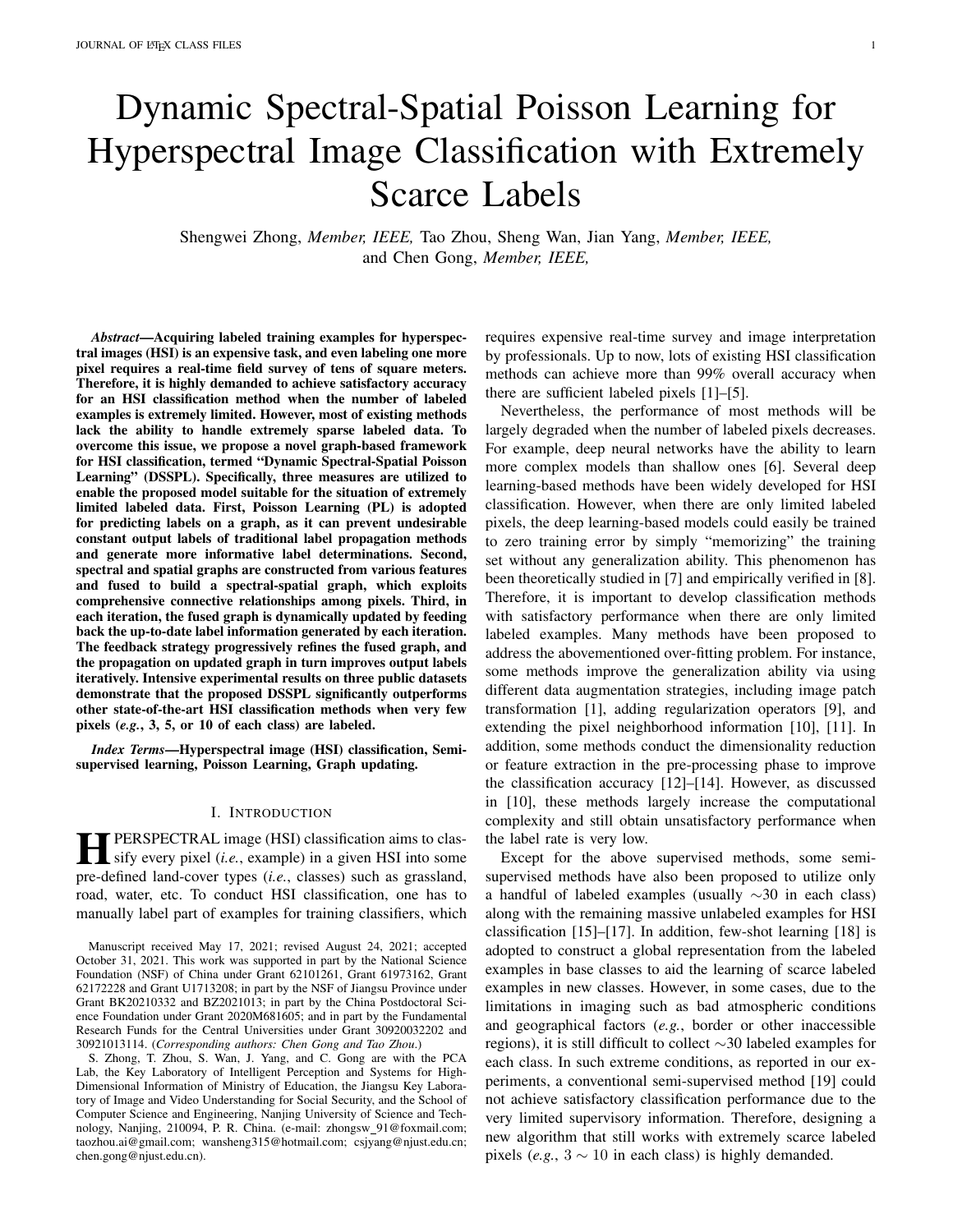TABLE I THE HYPERPARAMETER SETTINGS OF OUR SSPLON DIFFERENT DATASETS.

|                     | N    |     |      |
|---------------------|------|-----|------|
| <b>Indian Pines</b> | 1400 | 0.1 | 0.01 |
| Salinas             | 1400 | 0.1 | 0.1  |
| University of Pavia | 2200 | 0.1 | 0.01 |

in Table II. Speci cally, DSSPL improves the accuracies of the three classes, and the records are 70%, 78% and 85% correspondingly. For Class 15.4, "buildings"), it is worth noting that the accuracy is signi cantly improved, from 28% of SVM and 43% of CNN-PPF to 88% of DSSPL. Moreover, the Indian Pines dataset is a typical dataset with imbalanced classes. Speci cally, there are four classes with less than 100 examples,i.e., class 9 with 20 data points, class 7 with 28 data points, class 1 with 46 data points, and class 16 with

(SGL) [29]. It is worth noting that both STSE-DWLR and 93 data points. From Table IV, it can be noted that DSSPL SGL are designed for the limited label situation for HSI clasachieves more than 98% accuracy on all these four classes, si cation. Meanwhile, we also compare the proposed DSSP and obtains higher performance over other compared methods with a Convolutional Neural Network (CNN)-based methodn classes 1, 7, and 16. For class 9, DSSPL reaches more than i.e., deep CNN using Pixel-Pair Features (CNN-PPF) [10]. 99% accuracy, which is only slightly lower than SGL.

To comprehensively evaluate the performance of the pro-In the Salinas dataset, since the scene is simpler when posed method on a small number of labeled examples, difompared with the other two datasets, most of the compared ferent numbers of labeled pixels g, 3, 5, or 10) of each methods achieve more than 94% in terms of OA. In this case, class are randomly selected in our experiments. FurthermoDSSPL still outperforms other methods and improves AA, to validate the performance of our DSSPL on large size  $G/A$  and kappa by 0.52%, 0.45%, 0.49% when compared with labeled data, 30 labeled pixels of each class are also sele& GE\_DWLR, which performs the second best. Speci cally, in our experiment. We adopt four metrics for performand DSSPL achieves 11 best results out of a totally 16 classes. evaluation, including individual class accuracy, Average Ad-he Salinas dataset does not show an obvious imbalanced curacy (AA), Overall Accuracy (OA), and kappa coef cient.data issue, and the accuracies of DSSPL in all the classes In addition, classi cation maps are presented as a qualitatine larger than 90%, which proves the robustness of our demonstrations to further evaluate all the compared metho**p**soposed method. For Classes 8 and 15, which correspond to Due to the random selection of labeled examples, all methotsapes untrained" and "vinyard untrained", DSSPL improves are conducted ten times with different labeled pixels on eathe accuracies by more than 41% and 33% when compared dataset, and the mean accuracies and standard deviations witer SVM.

the ten implementations are reported. The hyperparameteDifferent from the Indian Pines and Salinas datasets, the settings of our DSSPL on each dataset are listed in Table legions of different classes are usually small fragments in

# C. Experimental Results and Analyses

the University of Pavia dataset, such as "buildings", "trees" and "roads". In this case, DSSPL still outperforms the second best method by 1.68%, 1.05%, and 6.21% on AA, OA and

1) Classi cation Results on Classesables II-IV tabulate kappa coef cient, respectively. It is worth noting that DSSPL the accuracies of each class, AAs, OAs, and kappa coeachieves 5 best results out of 9 classes. Speci cally, for Class cients produced by the eight classi cation methods on the (i.e., "tree"), the accuracies of other methods are all lower three datasets. The best result is highlighted in bold. Thean 65%, while DSSPL achieves more than 82% accuracy. classi cation maps of all these methods on the three datas&tnilar to the Salinas dataset, there are no particularly smallare visualized in Figs. 5-7, in which the areas with signi cansized classes, and our DSSPL shows the accuracies of more improvement by our DSSPL are marked via red or yellowhan 80% on all the classes, which implies the stability of the rectangles. From these comparison results, it can be obserpechosed DSSPL. Overall, the results demonstrate that DSSPL that our DSSPL obtains the best performance in terms of Aperforms the best among all compared approaches across OA and kappa among all the competitors. For instance, tine three datasets in the extremely limited labeled example terms of OA, our DSSPL achieves 4.49%, 0.45%, and 1.05% tuation.

improvements over the second best method on the Indian<sup>2</sup>) Impact of the Number of Labeled Examples investi-Pines, Salinas, and University of Pavia datasets, respectivedate the impact of the numbers of labeled examples, Table V

For the performance on individual classes on the Indianaports the OAs performance of the proposed DSSPL and Pines dataset, our DSSPL achieves the highest accuradies compared methods under different numbers, (3, 5, across 10 out of 16 classes when compared with other metto and 30) of labeled examples in each class. In the Indian ods. Speci cally, Classes 2, 3 and 4 represent the categor<del>id</del>ises dataset, since there are two classes that only contain less of "corn-notill", "corn-mintill" and "corn", respectively, in than 30 pixels, we instead select 15 pixels from these classes which the spectrum is quite similar with each other. For thes labeled examples. From the results, we can draw several presence of limited labeled examples, some methods neglebservations as follows:

the spatial correlation of pixels, such as SVM, thus they cannot obtain good performance. As a sequel, it is important to introduce spatial information to cooperate with limited spectral features, and this is the main reason that FSS and DSSPL can on the three datasets when there are 10 or fewer labeled obtain relatively high accuracies on the three classes, as shown pixels of each class. Although STSEWLR achieves the The performance  $i.e.,$  OAs) of all methods can be improved by increasing the number of labeled examples. Our DSSPL outperforms most of the compared methods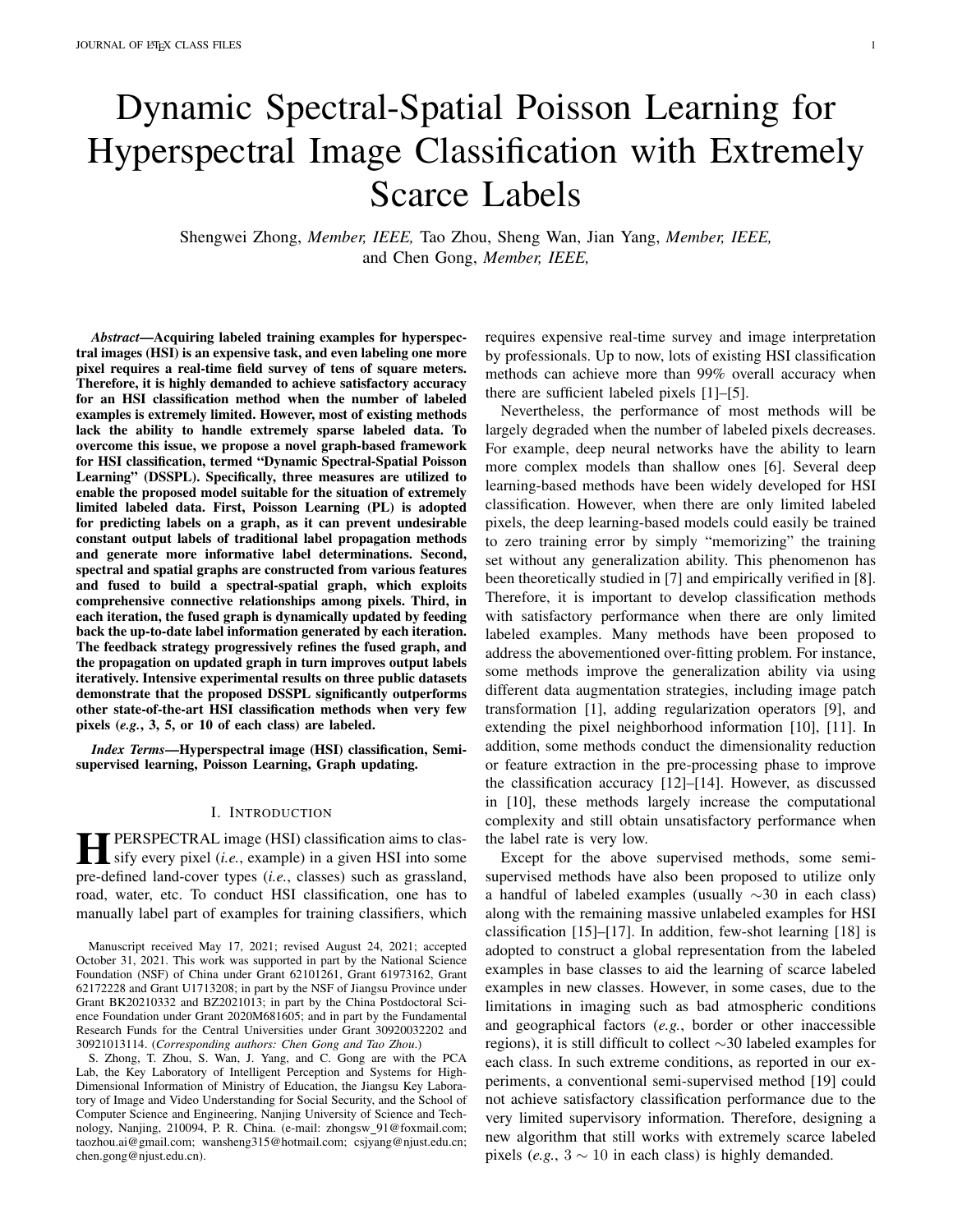TABLE II PER CLASS ACCURACIES, AAS, OAS, AND KAPPA COEFFICIENTS OFDIFFERENTMETHODS ON THEINDIAN PINES DATASET WITH 5 TRAINING EXAMPLES OFEACH CLASS.

| class     | SVM [61]            | <b>CNN-PPF [10]</b> | <b>GFHF [64]</b>    | PL [22]                            | FSS [62]                          | <b>SGL [29]</b>                    | STSDEWLR [63]       | <b>DSSPL</b>                       |
|-----------|---------------------|---------------------|---------------------|------------------------------------|-----------------------------------|------------------------------------|---------------------|------------------------------------|
|           | $0.8848 \pm 0.0503$ | $0.6610+0.4565$     | $0.8609 \pm 0.0092$ | $0.9130\pm0.0939$                  | $0.7715 \pm 0.2624$               | $0.9652 \pm 0.0174$                |                     | $0.9848 \pm 0.0.999913 \pm 0.0052$ |
| 2         | $0.2759 + 0.0820$   | $0.0806 \pm 0.0661$ | $0.5564 \pm 0.1059$ | $0.4863 \pm 0.11668388 \pm 0.1671$ |                                   | $0.4856 \pm 0.0666$                | $0.4791 \pm 0.1938$ | $0.7078 \pm 0.1223$                |
| 3         | $0.3899 + 0.1103$   | $0.0856 \pm 0.0720$ | $0.5141 \pm 0.1133$ | $0.4592 \pm 0.1468$                | $0.7759 + 0.1931$                 | $0.5749 \pm 0.1588$                |                     | $0.6425 \pm 0.0000329 \pm 0.1365$  |
| 4         | $0.5586 \pm 0.1462$ | $0.5746 \pm 0.4312$ | $0.7460 \pm 0.1827$ | $0.8468 \pm 0.1410$                | $0.7965 \pm 0.2227$               | $0.8384\pm0.1181$                  |                     | $0.8350 \pm 0.0765540 \pm 0.1922$  |
| 5         | $0.6031 \pm 0.1702$ | $0.0720 \pm 0.1228$ | $0.7714 \pm 0.0831$ | $0.7979 \pm 0.0963$                | $0.6907 \pm 0.3308$               | $0.8110\pm0.0896$                  |                     | $0.8025 \pm 0.095370 \pm 0.0941$   |
| 6         | $0.7207 \pm 0.1287$ | $0.2265 \pm 0.2612$ | $0.7011 \pm 0.1765$ | $0.8192 \pm 0.1276$                | $0.8138 \pm 0.2669$               | $0.8301 \pm 0.12006116 \pm 0.1366$ |                     | $0.8940\pm0.1971$                  |
| 7         | $0.9286 \pm 0.0238$ | $0.4435 \pm 0.3174$ | $0.9714 \pm 0.0151$ | $0.9429 \pm 0.0811$                | $0.7264 \pm 0.3080$               | $0.9679 \pm 0.0107$                |                     | $0.9786 \pm 0.0199921 \pm 0.0189$  |
| 8         | $0.7144 \pm 0.0947$ | $0.5476 \pm 0.3179$ | $0.9920 \pm 0.0057$ | $0.9973 \pm 0.0043$                | $0.9129 \pm 0.1154$               | $0.9969 \pm 0.0059994 \pm 0.0010$  |                     | $0.9987 + 0.0011$                  |
| 9         | $0.8750 \pm 0.1007$ | $0.5800 \pm 0.4445$ | $0.9525 \pm 0.0368$ | $0.8647 \pm 0.0787$                | $0.6610 \pm 0.4840000 \pm 0.0000$ |                                    | $0.9900 \pm 0.0316$ | $0.9900 \pm 0.0316$                |
| 10        | $0.4840\pm0.1594$   | $0.3065 \pm 0.2118$ | $0.7213 \pm 0.1368$ | $0.7267 \pm 0.1522$                | $0.7508 \pm 0.1868$               | $0.8110\pm0.0833$                  |                     | $0.6989 \pm 0.233748 \pm 0.2131$   |
| 11        | $0.3906 \pm 0.1404$ | $0.2621 \pm 0.1825$ | $0.6360 + 0.0879$   | $0.6475 \pm 0.07025042 \pm 0.0508$ |                                   | $0.6610\pm0.1068$                  | $0.8329 \pm 0.1925$ | $0.8290\pm0.1099$                  |
| 12        | $0.3745 \pm 0.0927$ | $0.0954\pm0.0771$   | $0.6440 \pm 0.1784$ | $0.6125 \pm 0.17007921 \pm 0.2153$ |                                   | $0.6857 \pm 0.1333$                | $0.7764 \pm 0.1543$ | $0.7248 + 0.1270$                  |
| 13        | $0.9254 \pm 0.0435$ | $0.6010\pm0.4274$   | $0.8951 \pm 0.0000$ | $0.9906 \pm 0.0015$                | $0.8855 \pm 0.1820$               | $0.9951 \pm 0.0000$                |                     | $0.9951 \pm 0.009951 \pm 0.0000$   |
| 14        | $0.6917 \pm 0.1135$ | 0.7606±0.2984       | $0.7324 \pm 0.1355$ | $0.8283 \pm 0.1297$                | $0.7483 + 0.2947$                 | $0.8603 \pm 0.1060$                |                     | $0.8304 \pm 0.0937$ 11 2 ± 0.1187  |
| 15        | $0.2803 \pm 0.0653$ | $0.4328 \pm 0.2344$ | $0.7554\pm0.0972$   | $0.7902 \pm 0.1310$                | $0.6480 + 0.3557$                 | 0.8166±0.0777                      |                     | $0.8728 \pm 0.028806 \pm 0.1173$   |
| 16        | $0.8903 \pm 0.0433$ | $0.9000 \pm 0.0970$ | $0.8903 \pm 0.0034$ | $0.9892\pm0.0000$                  | $0.8963 \pm 0.1414$               | $0.9806 \pm 0.0065$                |                     | $0.9514 \pm 0.009953 \pm 0.0034$   |
| AA        | $0.5276 \pm 0.0489$ | $0.4144 \pm 0.1913$ | $0.7057 \pm 0.0221$ | $0.8033\pm0.0183$                  | 0.7883±0.2071                     | $0.8300 \pm 0.0244$                |                     | $0.8576 \pm 0.00397502 \pm 0.0312$ |
| <b>OA</b> | $0.4879 \pm 0.0355$ | $0.3087 + 0.1396$   | $0.6499 + 0.0273$   | $0.7060 \pm 0.0356$                | $0.8142 \pm 0.0112$               | $0.7270 \pm 0.0393$                |                     | $0.8052 \pm 0.0535691 \pm 0.0484$  |
| Kappa     | $0.4310+0.0355$     | $0.2488 \pm 0.1193$ | $0.6641 \pm 0.0301$ | $0.6592 \pm 0.0395$                | $0.8028 \pm 0.0127$               | $0.6940\pm0.0411$                  |                     | $0.7868 \pm 0$ @ 6432 $\pm 0.0535$ |

Fig. 5. Groundtruth map and classi cation maps on the Indian Pines dataset using 5 training examples of each class produced by eight classi cation methods.

best performance with 10 labeled pixels of each class on the Indian Pines dataset, our DSSPL also obtains the competitive performance and outperforms other methods by a large margin. Overall, the proposed DSSPL performs better than existing HSI classi cation methods in the situation of the small-sized labeled examples.

The proposed DSSPL achieves the competitive performance and outperforms most of the compared methods in the situation of 30 labeled pixels of each class. Although FSS achieves the highest accuracies on the Indian Pines and University of Pavia datasets, our DSSPL still ranks the second place and performs better than other methods. On the other hand, DSSPL ranks the rst place over all

compared methods on the Salinas dataset. This could be interpreted by the characteristics of the three datasets. It is noted that when utilizing the same amount of labeled examples, the performance of OA is higher on the Salinas dataset than on the other two datasets. This indicates that the Salinas is an "easier" dataset than the other two datasets. It can be also observed that the Indian Pines and University of Pavia datasets contain underlying "more complex" data structure than Salinas. In this circumstance, over-segmentation will lose more information than independent treatment over every pixel. Therefore, superpixel-based DSSPL could perform worse than pixel-wise FSS when there are relatively abundant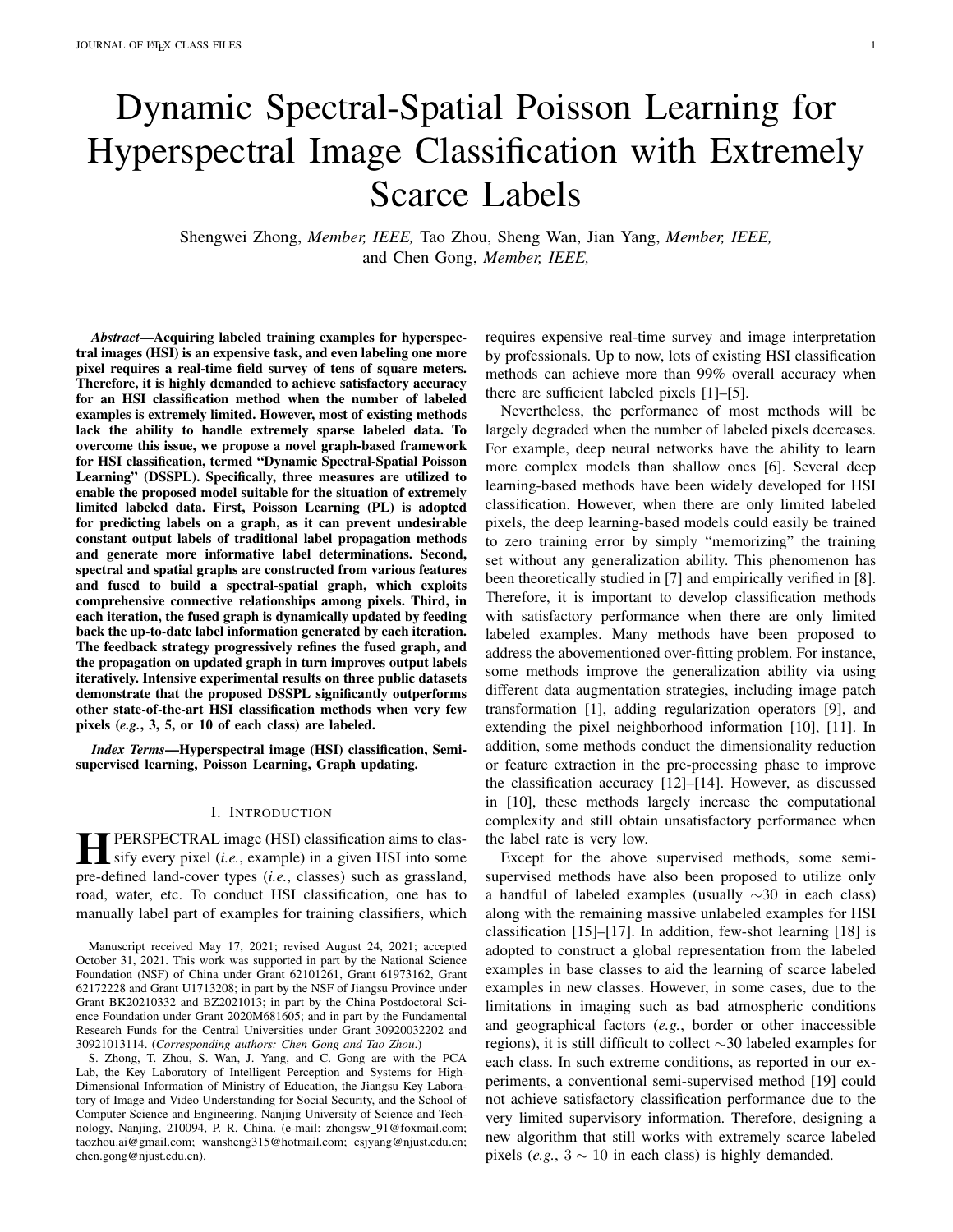TABLE III PER CLASS ACCURACIES, AAS, OAS, AND KAPPA COEFFICIENTS OFDIFFERENTMETHODS ON THESALINAS DATASET WITH 5 TRAINING EXAMPLES OF EACH CLASS.

| class          | SVM [61]            | CNN-PPF [10]        | GFHF [19]           | PL [22]             | <b>FSS [62]</b>                  | <b>SGL [29]</b>                    | STSDEWLR [63]       | <b>DSSPL</b>                        |  |
|----------------|---------------------|---------------------|---------------------|---------------------|----------------------------------|------------------------------------|---------------------|-------------------------------------|--|
| 1              | $0.9719 \pm 0.0130$ | $0.7510+0.4070$     | $0.9985 \pm 0.0000$ | $0.9985 \pm 0.0000$ | $0.9370+0.0951$                  | $0.9905 \pm 0.0240$                |                     | $1.0000 \pm 0.0000000 \pm 0.0000$   |  |
| $\overline{2}$ | $0.9159 \pm 0.1016$ | $0.5708 \pm 0.4024$ | 0.9888±0.0062       | $0.9606 \pm 0.0457$ | $0.9679 \pm 0.0348$              | 0.9786±0.0166                      |                     | $1.0000 \pm 0.0000000 \pm 0.0000$   |  |
| 3              | $0.8261 \pm 0.1421$ | $0.2613 \pm 0.4114$ | $0.9958\pm0.0033$   | 1.0000±0.0000       | $1.0000 \pm 0.0000$              | $0.9613 \pm 0.0810$                |                     | $1.0000 \pm 0.0000000 \pm 0.0000$   |  |
| 4              | $0.9907 \pm 0.0039$ | $0.1148 \pm 0.3015$ | $0.9753 \pm 0.0247$ | $0.9799 \pm 0.0068$ | $0.9625 \pm 0.0618$              | $0.9799 + 0.0065$                  | $0.8911 \pm 0.2440$ | $0.9714 \pm 0.0778$                 |  |
| 5              | $0.9077 \pm 0.0706$ | $0.3869 \pm 0.4996$ | $0.9585\pm0.0600$   | $0.9599 \pm 0.0289$ | $0.9814\pm0.0273$                | $0.9677 \pm 0.02499942 \pm 0.0019$ |                     | $0.9564 \pm 0.0378$                 |  |
| 6              | $0.9759 \pm 0.0127$ | $0.7805 \pm 0.4120$ | $0.9942\pm0.0000$   | $0.9942\pm0.0000$   | $0.9655 \pm 0.0414$              | $0.9948 \pm 0.0017$                |                     | $0.9887 \pm 0.0399981 \pm 0.0004$   |  |
| 7              | $0.9824\pm0.0160$   | $0.3983\pm0.3579$   | $0.9971 \pm 0.0019$ | $0.9961 \pm 0.0027$ | $0.9439 \pm 0.033960 \pm 0.0038$ |                                    | $0.8517 \pm 0.1988$ | $0.9884\pm0.0113$                   |  |
| 8              | $0.5439+0.1453$     | $0.2916 \pm 0.3459$ | $0.9048 \pm 0.0457$ | $0.8592 \pm 0.0343$ | $0.9093 \pm 0.0854$              | $0.8836\pm0.0659$                  |                     | $0.9517 \pm 0.0495686 \pm 0.0452$   |  |
| 9              | $0.9493 \pm 0.0114$ | $0.7770 \pm 0.4097$ | $0.9991 \pm 0.0004$ | $0.9495 \pm 0.0733$ | $0.9162 \pm 0.0913$              | $0.9802 \pm 0.0280000 \pm 0.0000$  |                     | $0.9985\pm0.0046$                   |  |
| 10             | $0.6873 \pm 0.0931$ | $0.1750\pm0.2060$   | $0.7322 \pm 0.0510$ | 0.7729±0.0792       | $0.9439 \pm 0.0675$              | $0.7939 + 0.0901$                  |                     | $0.8883 \pm 0.0253346 \pm 0.0771$   |  |
| 11             | $0.8460 \pm 0.1069$ | $0.2826 \pm 0.3331$ | $0.9562 \pm 0.0099$ | $0.9522 \pm 0.0059$ | $0.9516 \pm 0.0428$              | $0.9355 \pm 0.0440$                |                     | $0.9326 \pm 0.035583 \pm 0.0435$    |  |
| 12             | $0.9524 \pm 0.0402$ | $0.2534 \pm 0.2426$ | 1.0000±0.0000       | $0.9485 \pm 0.0397$ | 1.0000±0.0000                    | $1.0000 \pm 0.0000$                |                     | $1.0000 \pm 0.000000 \pm 0.0000$    |  |
| 13             | $0.9798 \pm 0.0158$ | $0.6232 \pm 0.4727$ | $0.9771 \pm 0.0000$ | 0.9796±0.0148       | $0.9780 \pm 0.0359$              | $0.9781 \pm 0.0029$                | $0.9152 \pm 0.1527$ | 0.9028+0.1450                       |  |
| 14             | $0.8823 \pm 0.0519$ | $0.5114\pm0.3886$   | $0.9407 \pm 0.0135$ | $0.9062 \pm 0.0603$ | 0.9488±0.0542                    | $0.9149 \pm 0.0437$                |                     | $0.9600 \pm 0.029621 \pm 0.0264$    |  |
| 15             | $0.6401 \pm 0.1260$ | $0.0334\pm0.0607$   | $0.9266 \pm 0.0408$ | $0.9603 \pm 0.0425$ | $0.9313\pm0.0620$                | $0.9670\pm0.0315$                  |                     | $0.9783 \pm 0.029797 \pm 0.0235$    |  |
| 16             | $0.8345 \pm 0.1022$ | $0.3582 \pm 0.3672$ | $0.9792 \pm 0.0028$ | $0.9956 \pm 0.0047$ | $0.9514\pm0.0314$                | $0.9904 \pm 0.0174$                |                     | $1.0000 \pm 0.000000 \pm 0.0000$    |  |
| AA             | $0.8679 \pm 0.0139$ | $0.4106 \pm 0.2100$ | $0.9590\pm0.0065$   | $0.9508 \pm 0.0130$ | $0.9556 \pm 0.0518$              | $0.9570\pm0.0072$                  |                     | $0.9595 \pm 0.0496847 \pm 0.0220$   |  |
| OA             | $0.7981 \pm 0.0267$ | $0.3943 \pm 0.2196$ | $0.9473 \pm 0.0100$ | $0.9347 \pm 0.0129$ | $0.9549 \pm 0.0074$              | $0.9469 \pm 0.0122$                |                     | $0.9630\pm0.0396975\pm0.0178$       |  |
| Kappa          | $0.7764 \pm 0.0291$ | $0.3499 \pm 0.2210$ | $0.9414\pm0.0111$   | $0.9276 \pm 0.0142$ | $0.9498 \pm 0.0082$              | $0.9411 \pm 0.0135$                |                     | $0.9589 \pm 0$ $0.95838 \pm 0.0199$ |  |
|                |                     |                     |                     |                     |                                  |                                    |                     |                                     |  |

Fig. 6. Groundtruth map and classi cation maps on the Salinas dataset using 5 training examples of each class produced by eight classi cation methods.

labeled examples. Besides, DSSPL yields a higher OE, Parameter Sensitivity

AA, and kappa coef cient than SGL and STSENVLR that are designed for HSI classi cation problem under the classi cation performance to different experimental small-sized labeled data. Therefore, the results indicate the state of our DSSPL. Fig. 9 shows the OAs of our DSSPL the effectiveness and stability of the proposed DSSPL with respect to the different numbers of superpixels n the In this experiment, we will evaluate the parameter sensitivity

three datasets. From the curves presented in Fig. 9, it can be seen that OA increases when the number of superpixels ( N ) varies from 200 to 1400 on the Indian Pines and Salinas datasets, and we can obtain satisfactory performance with 1400

# D. Convergence Analysis

Fig. 8 demonstrates the convergence curves of the proposuperpixels on the two datasets. Besides, for the University of DSSPL on all used datasets. Speci cally, we plot the stopping wia dataset, OA starts to uctuate after reaches about criteriae in each iteration, in whicle is de ned as the percent-2200. Thus, in our experiment, is set to 1400 for both the age of changed classi cation area comparing the classi catidndian Pines and Salinas datasets, and 2200 for the University map in this iteration to the one in the last iteration. It canf Pavia dataset.

be observed that the valueedecreases when the number of Fig. 10 exhibits the OAs of the proposed DSSPL with iterationsn<sup>iter</sup> increases on all three datasets, and our modespect to different values of the coef cientsand . Here, converges in about 6-13 iterations. Therefore, this is provede report the average results over ten repetitions. From the that the proposed DSSPL converges within a small numberresults in Fig. 10, it can be observed that we obtain stable iterations. OA performance,i.e., higher than 80% for the Indian Pines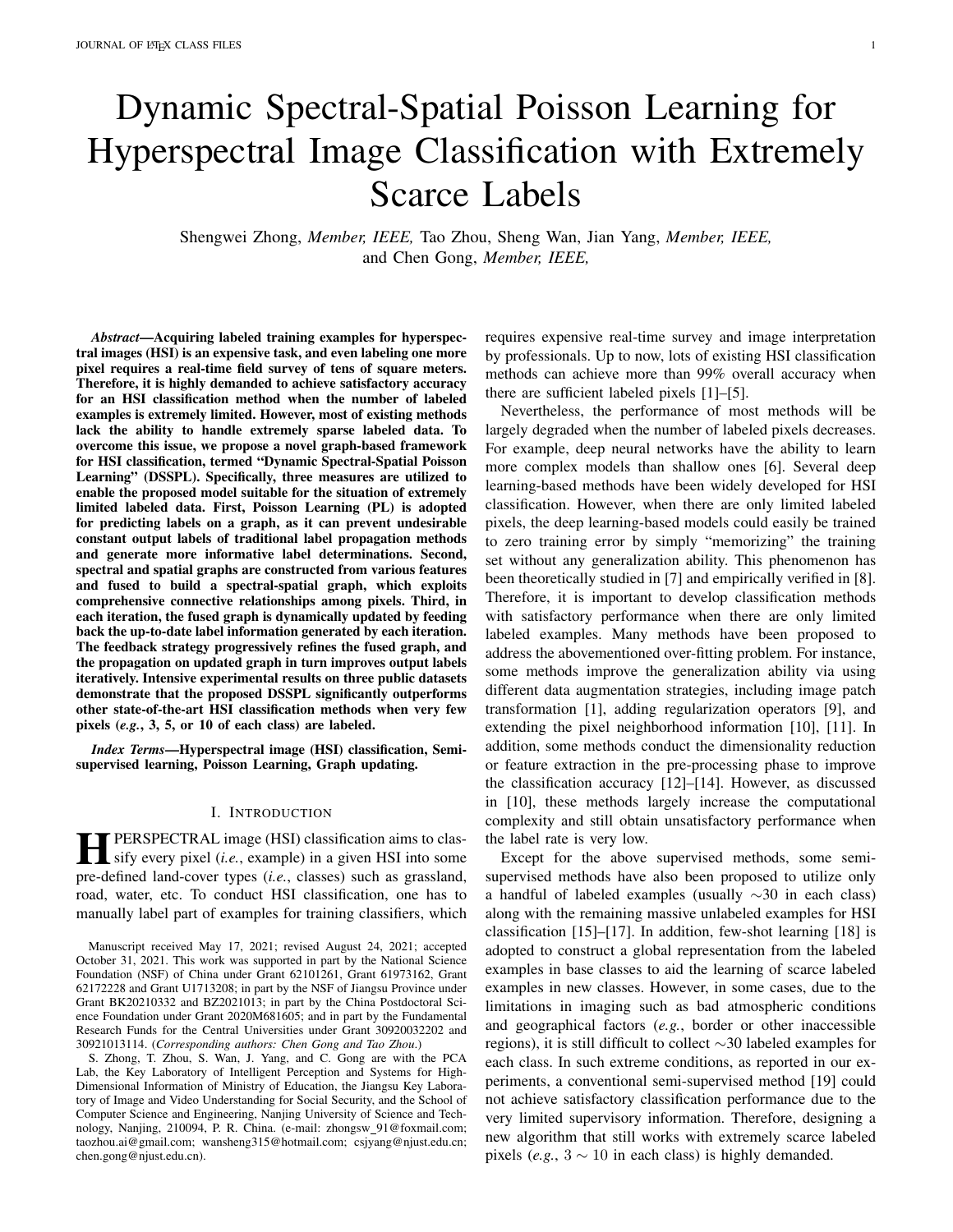TABLE IV PER CLASS ACCURACIES, AAS, OAS, AND KAPPA COEFFICIENTS OFDIFFERENTMETHODS ON THEUNIVERSITY OF PAVIA DATASET WITH 5 TRAINING EXAMPLES OFEACH CLASS.

| class | SVM [61]            | <b>CNN-PPF [10]</b> | <b>GFHF [19]</b>    | PL [22]                           | <b>FSS [62]</b>                   | <b>SGL [29]</b>     | STSEWLR [63]                    | <b>DSSPL</b>                      |
|-------|---------------------|---------------------|---------------------|-----------------------------------|-----------------------------------|---------------------|---------------------------------|-----------------------------------|
|       | $0.6662 \pm 0.0718$ | $0.7414 \pm 0.0653$ | $0.7078 \pm 0.0608$ | $0.7450+0.0576$                   | $0.7000+0.1787$                   | $0.8013 \pm 0.0912$ |                                 | $0.7769 + 0.049072 + 0.0749$      |
| 2     | $0.5282 \pm 0.1606$ | $0.4258 + 0.0459$   | $0.7907 + 0.1194$   | $0.7905 \pm 0.1154$               | $0.7947 \pm 0.0826$               | $0.8080+0.0585$     |                                 | $0.8225 \pm 0.003273 \pm 0.0509$  |
| 3     | $0.5264 \pm 0.1406$ | $0.7805 \pm 0.1541$ | $0.9795 \pm 0.0257$ | $0.9123 \pm 0.0598$               | $0.9506 \pm 0.1009986 \pm 0.0019$ |                     | $0.9812 \pm 0.0243$             | $0.9524 \pm 0.3424$               |
| 4     | $0.6227 \pm 0.1229$ | $0.9143 \pm 0.0246$ | $0.5192 \pm 0.1345$ | $0.5348 + 0.0955$                 | $0.3285 \pm 0.1200$               | $0.6478 \pm 0.1248$ |                                 | $0.5944 \pm 0.062283 \pm 0.0610$  |
| 5     | $0.9659 \pm 0.0580$ | $0.9937+0.0044$     | $0.8871 \pm 0.0026$ | $0.8695 \pm 0.0286$               | $0.9547 \pm 0.0749$               |                     | $0.9680\pm0.000000054\pm0.0050$ | $0.9631 + 0.0300$                 |
| 6     | $0.5730+0.1285$     | $0.4460 \pm 0.0646$ | $0.9676 \pm 0.0309$ | $0.9337+0.0861$                   | $0.9738 + 0.0194$                 | $0.7775 \pm 0.0851$ |                                 | $0.9774 \pm 0.0299229 \pm 0.0003$ |
|       | $0.8474 \pm 0.0838$ | $0.9362 + 0.0268$   | $0.8754 \pm 0.0631$ | $0.8759 \pm 0.0178$               | $0.9967 \pm 0.0000000 \pm 0.0000$ |                     | $0.8842 \pm 0.0958$             | $0.8806 \pm 0.3001$               |
| 8     | $0.6559+0.1267$     | $0.7063 \pm 0.1303$ | $0.8463 \pm 0.1587$ | $0.8798 \pm 0.1598772 \pm 0.0276$ |                                   | $0.7773 \pm 0.1492$ | $0.7512 \pm 0.0140$             | $0.8329+0.1557$                   |
| 9     | $0.9982 \pm 0.0013$ | $0.9843 \pm 0.0107$ | $0.9860+0.0062$     | $0.9989 + 0.0000$                 | $0.3041 \pm 0.1080$               | $0.9989 + 0.0000$   |                                 | $0.9989 \pm 0.0099989 \pm 0.0000$ |
| AA    | $0.7315 \pm 0.0261$ | $0.7698 + 0.0173$   | $0.7744 \pm 0.0233$ | $0.8078 \pm 0.0327$               | $0.8378 \pm 0.0330$               | $0.8653 + 0.0698$   |                                 | $0.8769 \pm 0.0489337 \pm 0.0507$ |
| OA    | $0.6209 + 0.0588$   | $0.5996 \pm 0.0189$ | $0.7252 \pm 0.0520$ | $0.7151 \pm 0.0451$               | $0.8039+0.0449$                   | $0.8569 + 0.0368$   |                                 | $0.8302 + 0.039874 + 0.0231$      |
| Kappa | $0.5335+0.0583$     | $0.5213 \pm 0.0202$ | $0.7774 \pm 0.0621$ | $0.7641 \pm 0.0521$               | $0.7774 \pm 0.0540$               | $0.7608 + 0.0300$   |                                 | $0.7884 \pm 0$ $0.05 \pm 0.0286$  |

Fig. 7. Groundtruth map and classi cation maps on the University of Pavia dataset using 5 training examples of each class produced by eight classi cation methods.

and University of Pavia datasets, and higher than 90% fpropagation, dynamic graph fusion, and feedback strategy. the Salinas dataset, with respect to f 0:05; 0:1; 0:15; 0:2g To verify the effectiveness of the three key components, we and 2 f 0:001; 0:01; 0:1g. It suggests that the classi cationcompare the proposed DSSPL with different models in this performance is not very sensitive to the two hyperparameters. Study. These compared models include: 1) Dynamic In this study, the coef cient is set to 0.01 for both the Indian Spectral-Spatial GFHF (D-SS-GFHF), where GFHF is used Pines and University of Pavia datasets, 0.001 for the Salinastead of PL with the same dynamic spectral-spatial graph dataset, and is set to 0.1 for all three datasets. fusion and feedback strategy; 2) Dynamic Spectral PL (D-

## F. Ablation Study

Spec-PL), in which PL is conducted on a single spectral graph with the feedback strategy; 3) Dynamic Spatial PL (D-Spat-

The proposed DSSPL consists of three key components RHz), in which PL is conducted on a single spatial graph improving HSI classi cation performancee, PL-based label with the feedback strategy; 4) Spectral-Spatial PL (SS-PL),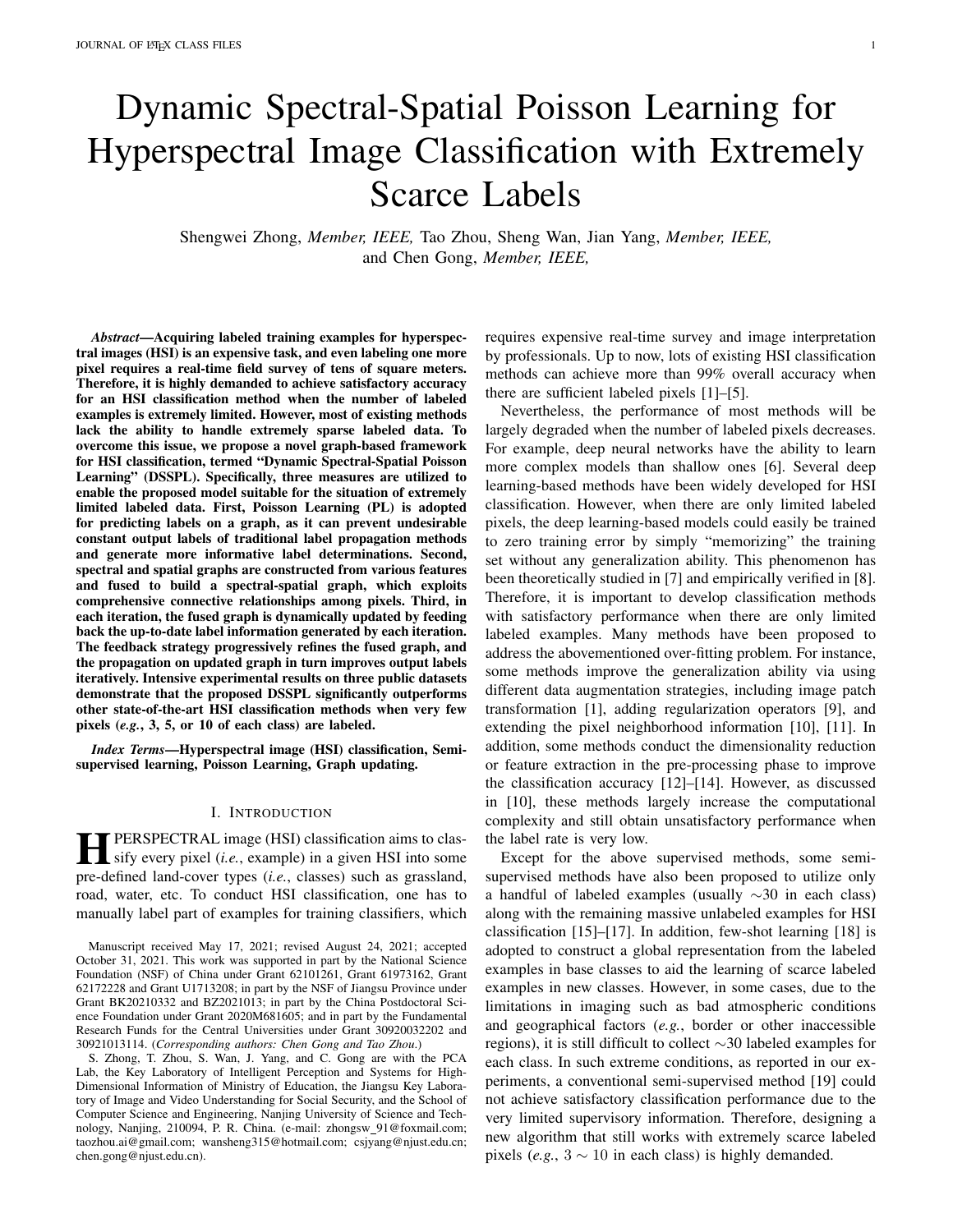TABLE V

OAS OFDIFFERENTMETHODS ON THEINDIAN PINES, SALINAS AND UNIVERSITY OF PAVIA DATASETS WITH DIFFERENTNUMBERS OFTRAINING EXAMPLES OF EACH CLASS n<sup>tr</sup>.

|                           | $n^{tr}$ | <b>SVM [61]</b>     | CNN-PPF [10]                                                                                                | GFHF [19]                                                                                                         | PL [22] | <b>FSS [62]</b>                                                         | SGL [29] | STSEWLR [63]        | <b>DSSPL</b>                    |
|---------------------------|----------|---------------------|-------------------------------------------------------------------------------------------------------------|-------------------------------------------------------------------------------------------------------------------|---------|-------------------------------------------------------------------------|----------|---------------------|---------------------------------|
| Indian Pines              | 3        | 0.4062+0.1053       | $0.2169 \pm 0.1122$                                                                                         |                                                                                                                   |         | $0.6056\pm0.0561$ $0.6251\pm0.0718$ $0.7043\pm0.0245$ $0.6882\pm0.0845$ |          |                     | $0.7514 + 0.09974 + 0.0514$     |
|                           | 5        | 0.4879+0.0355       | 0.3087+0.1396                                                                                               | $0.6499\pm0.0273$ $0.7060\pm0.0356$ $0.8142\pm0.0112$ $0.7270\pm0.0393$                                           |         |                                                                         |          |                     | $0.8052 + 0.8598 + 0.0484$      |
|                           | 10       | $0.5562 + 0.0349$   |                                                                                                             | $0.6132 \pm 0.0435$ $0.7125 \pm 0.0315$ $0.7238 \pm 0.0367$ $0.8691 \pm 0.0126$ $0.7695 \pm 0.0202829 \pm 0.0217$ |         |                                                                         |          |                     | $0.8810+0.0359$                 |
|                           |          |                     | $30/15$ 0.6939±0.0122 0.7986±0.0139 0.8026±0.0169 0.7948±0.0258666±0.00730.8570±0.0144                      |                                                                                                                   |         |                                                                         |          | $0.9265 \pm 0.0156$ | $0.9433 + 0.0130$               |
| <b>Salinas</b>            | 3        | 0.7091+0.0836       |                                                                                                             | $0.1168 \pm 0.0824$ $0.8124 \pm 0.0716$ $0.8347 \pm 0.6920$ $0.8528 \pm 0.0156$ $0.8831 \pm 0.0597$               |         |                                                                         |          |                     | $0.9259 \pm 0.94988 \pm 0.1240$ |
|                           | 5.       | 0.7981+0.0267       |                                                                                                             | $0.3943\pm0.2196$ $0.9473\pm0.0100$ $0.9347\pm0.0129$ $0.9549\pm0.0074$ $0.9469\pm0.0122$                         |         |                                                                         |          |                     | $0.9630 + 0.9649 + 0.0178$      |
|                           | 10       |                     | $0.8863\pm0.0283$ $0.7765\pm0.0289$ $0.9547\pm0.0245$ $0.9412\pm0.0148$ $0.9789\pm0.0054$ $0.9617\pm0.0107$ |                                                                                                                   |         |                                                                         |          |                     | $0.9745 \pm 0.0799 \pm 0.0164$  |
|                           | 30       | 0.8813+0.0210       |                                                                                                             | $0.9051\pm0.0037$ $0.9723\pm0.0086$ $0.9622\pm0.0050$ $0.9860\pm0.0029$ $0.9695\pm0.0083$                         |         |                                                                         |          |                     | $0.9814 \pm 0.0083 \pm 0.0041$  |
|                           | 3        | $0.5584 \pm 0.0718$ |                                                                                                             | $0.4780\pm0.0359$ $0.7015\pm0.1482$ $0.7098\pm0.0561$                                                             |         | $0.7482 \pm 0.0388$ $0.7581 \pm 0.0892$                                 |          |                     | $0.7931 + 0.8889 + 0.0426$      |
| University<br>οf<br>Pavia | 5        | 0.6209+0.0588       |                                                                                                             | $0.5996\pm0.0189$ $0.7252\pm0.0520$ $0.7151\pm0.0451$                                                             |         | $0.8039 \pm 0.0449$ $0.8569 \pm 0.0368$                                 |          |                     | $0.8302 + 0.8898 + 0.0231$      |
|                           | 10       |                     | 0.6831±0.0648 0.7417±0.0272 0.7524±0.0485 0.7418±0.0659 0.8517±0.0128 0.8826±0.0259                         |                                                                                                                   |         |                                                                         |          |                     | $0.9218 + 0.9244 + 0.0300$      |
|                           | 30       |                     | $0.8130\pm0.0223$ $0.8919\pm0.0154$ $0.8269\pm0.0395$ $0.8325\pm0.0059664\pm0.01310.9234\pm0.0140$          |                                                                                                                   |         |                                                                         |          | $0.9369 + 0.0187$   | $0.9429 \pm 0.0094$             |

\* In the Indian Pines dataset, 15 pixels are selected from Classes 7 and 9 respectively, because they contain less than 30 pixels.

TABLE VI OAS, AAS, AND KAPPA COEFFICIENTS OFDIFFERENTGRAPH UPDATING AND LABEL PROPAGATION METHODS ON THEINDIAN PINES, SALINAS AND UNIVERSITY OF PAVIA DATASETS WITH 5 TRAINING EXAMPLES OF EACH CLASS.

|                           |                   | D-SS-GFHF                                                         | D-Spec-PL                                                     | D-Spat-PL                                                         | SS-PL | <b>DSSPL</b>                                                                                                     |
|---------------------------|-------------------|-------------------------------------------------------------------|---------------------------------------------------------------|-------------------------------------------------------------------|-------|------------------------------------------------------------------------------------------------------------------|
| Indian Pines              | AA<br>OA<br>Kappa | $0.8152 \pm 0.0435$<br>$0.8015 \pm 0.0394$<br>$0.7649 + 0.0398$   | $0.7939+0.0481$<br>$0.7660 + 0.0531$<br>$0.7568 \pm 0.0614$   | $0.8426 \pm 0.0282$<br>$0.8249 + 0.0321$<br>$0.7935 \pm 0.0518$   |       | $0.8012 \pm 0.04588702 \pm 0.0312$<br>$0.7825 \pm 0.06253591 \pm 0.0484$<br>$0.7529 \pm 0.07039332 \pm 0.0535$   |
| Salinas                   | AA<br>OA<br>Kappa | $0.9501 \pm 0.0254$<br>$0.9485 \pm 0.0204$<br>$0.9435 \pm 0.0288$ | $0.9428 + 0.0265$<br>$0.9406 \pm 0.0319$<br>$0.9397 + 0.0281$ | $0.9586 \pm 0.0219$<br>$0.9536+0.0351$<br>$0.9480 + 0.0262$       |       | $0.9551 \pm 0.02$ 679647 $\pm 0.0220$<br>$0.9490 \pm 0.02000675 \pm 0.0178$<br>$0.9411 \pm 0.0279638 \pm 0.0199$ |
| University<br>οf<br>Pavia | AA<br>OA<br>Kappa | $0.8345\pm0.0479$<br>$0.8013 \pm 0.0341$<br>0.7896±0.0382         | $0.8258 + 0.0518$<br>$0.8069 + 0.0465$<br>$0.7912\pm0.0346$   | $0.8691 \pm 0.0620$<br>$0.8507 \pm 0.0422$<br>$0.8349 \pm 0.0395$ |       | $0.8426 \pm 0.07208937 \pm 0.0507$<br>$0.8212 \pm 0.04233674 \pm 0.0231$<br>$0.8110\pm0.0407.8405\pm0.0286$      |

TABLE VII RUNNING TIME COMPARISON (IN SECONDS) AMONG DIFFERENTMETHODS.

|                     | <b>SVM [61]</b> | <b>CNN-PPF [10]</b> | GFHF [19] | PL [22] | <b>FSS [62]</b> | SGL [29] | STSEWLR [63] | DSSPL  |
|---------------------|-----------------|---------------------|-----------|---------|-----------------|----------|--------------|--------|
| Indian Pines        | 4.65            | 1495.12             | 6.00      | 6.18    | 46.30           | 12.43    | 15.26        | 6.25   |
| Salinas             | 6.12            | 1769.52             | 29.83     | 30.10   | 106.27          | 48.06    | 61.49        | 35.89  |
| University of Pavia | 6.85            | 1545.26             | 112.63    | 125.14  | 197.14          | 174.28   | 185.56       | 130.26 |

in which PL is conducted on spectral-spatial fusion graph without the feedback strategy. The settings of hyperparameters are the same with Table I. Table VI shows the comparison results of the ablation study on the three datasets. From the results, it can be observed that DSSPL achieves signi- cant improvements over D-SS-GFHF, which demonstrates the effectiveness of PL in handling the situation of extremely scarce labels. Moreover, DSSPL signi cantly improves the OAs, AAs, and kappa coef cients over D-Spec-PL, D-Spat-PL, and SS-PL models, indicating the effectiveness of our dynamic graph fusion and feedback strategy. Thus, the PLbased label propagation, dynamic graph fusion, and feedback strategy work collaboratively to improve the HSI classi cation performance in our DSSPL.

Fig. 8. Convergence of the proposed DSSPL on the Indian Pines, Salinas, and University of Pavia datasets.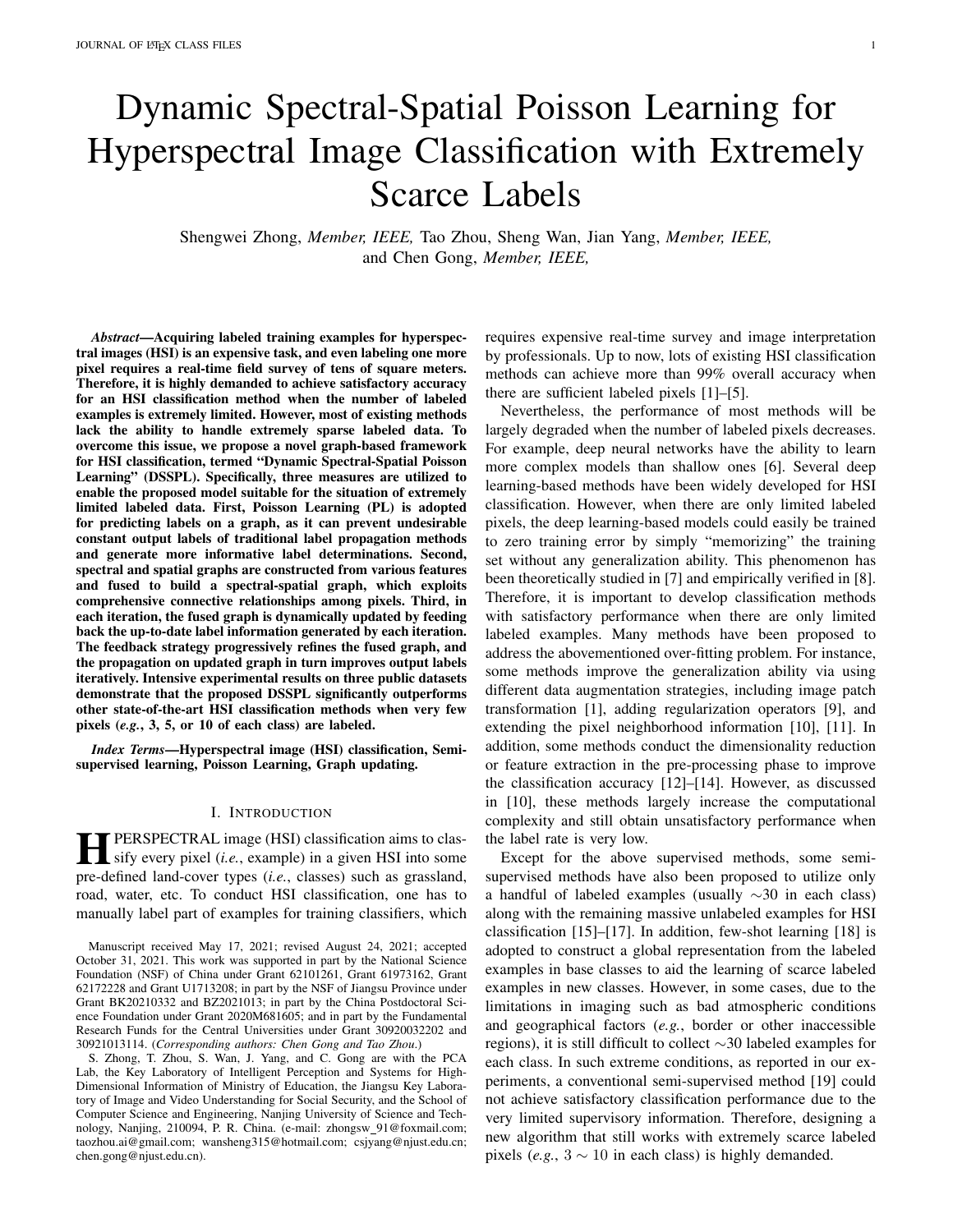

Fig. 9. Sensitivity analysis on the number of superpixels (*i.e.*, N) on the Indian Pines, Salinas and University of Pavia datasets.



Fig. 10. Sensitivity study on the hyperparameters and on the Indian Pines, Salinas, and University of Pavia.

#### *G. Running Time*

To further investigate the efficiency of our DSSPL to the baseline methods, Table VII reports the running time of DSSPL and all the compared methods, where the number of labeled pixels is 5 for each class. Except for the experiments employing CNN-PPF, all the other compared methods were run under the same conditions using an Intel Core i7-9700 CPU and 16 GB of RAM. For CNN-PPF, the running time was reported on a server with a 3.60-GHz Intel Xeon CPU with 264 GB of RAM. Table VII shows that the running time of DSSPL is comparable to the other two traditional graph-based methods, *i.e.*, GFHF and PL, and is significantly less than CNN-PPF, FSS, SGL and STSE DWLR. The high efficiency of our DSSPL is largely due to the superpixel-based graph construction and high convergence speed. Therefore, DSSPL shows both efficacy and efficiency among all the compared methods.

# VI. CONCLUSION

In this paper, we propose a novel DSSPL framework to handle the challenge of extremely limited labeled data in HSI classification. The proposed DSSPL utilizes PL to remove the interference of the average constant output labels caused by extremely scarce examples, which can improve the efficiency of label propagation. Besides, graph fusion is conducted on spectral and spatial graphs to thoroughly describe spectralspatial connective relationship of pixels. Further, the correlation of pixels can be computed using output labels and then fed back to update the fused graph, which comprehensively utilizes all the supervision information from labeled and unlabeled examples. Experimental results on three public datasets show the effectiveness of our proposed DSSPL in handling the situation of extremely scarce labels (*i.e.*, only 3, 5, or 10 pixels are labeled in each class). More importantly, the proposed DSSPL also achieves competitive results when more labeled examples are used in HSI classification.

#### **REFERENCES**

- [1] Y. Chen, Z. Lin, X. Zhao, G. Wang, and Y. Gu, "Deep learning-based classification of hyperspectral data," *IEEE Journal of Selected Topics in Applied Earth Observations and Remote Sensing*, vol. 7, no. 6, pp. 2094–2107, 2014.
- [2] S. K. Roy, G. Krishna, S. R. Dubey, and B. B. Chaudhuri, "HybridSN: Exploring 3-D-2-D CNN feature hierarchy for hyperspectral image classification," *IEEE Geoscience and Remote Sensing Letters*, vol. 17, no. 2, pp. 277–281, 2019.
- [3] X. Mei, E. Pan, Y. Ma, X. Dai, J. Huang, F. Fan, Q. Du, H. Zheng, and J. Ma, "Spectral-spatial attention networks for hyperspectral image classification," *Remote Sensing*, vol. 11, no. 8, p. 963, 2019.
- [4] H. Sun, X. Zheng, X. Lu, and S. Wu, "Spectral-spatial attention network for hyperspectral image classification," *IEEE Transactions on Geoscience and Remote Sensing*, vol. 58, no. 5, pp. 3232–3245, 2019.
- [5] H. Sun, X. Zheng, and X. Lu, "A supervised segmentation network for hyperspectral image classification," *IEEE Transactions on Image Processing*, vol. 30, pp. 2810–2825, 2021.
- [6] Y. Bengio, *Learning deep architectures for AI*. Now Publishers Inc., 2009.
- [7] B. Neyshabur, S. Bhojanapalli, D. McAllester, and N. Srebro, "Exploring generalization in deep learning," *arXiv preprint arXiv:1706.08947*, 2017.
- [8] M. Belkin, D. Hsu, S. Ma, and S. Mandal, "Reconciling modern machine-learning practice and the classical bias–variance trade-off," *Proceedings of the National Academy of Sciences*, vol. 116, no. 32, pp. 15 849–15 854, 2019.
- [9] M. E. Paoletti, J. M. Haut, J. Plaza, and A. Plaza, "A new deep convolutional neural network for fast hyperspectral image classification, *ISPRS Journal of Photogrammetry and Remote Sensing*, vol. 145, pp. 120–147, 2018.
- [10] W. Li, G. Wu, F. Zhang, and Q. Du, "Hyperspectral image classification using deep pixel-pair features," *IEEE Transactions on Geoscience and Remote Sensing*, vol. 55, no. 2, pp. 844–853, 2016.